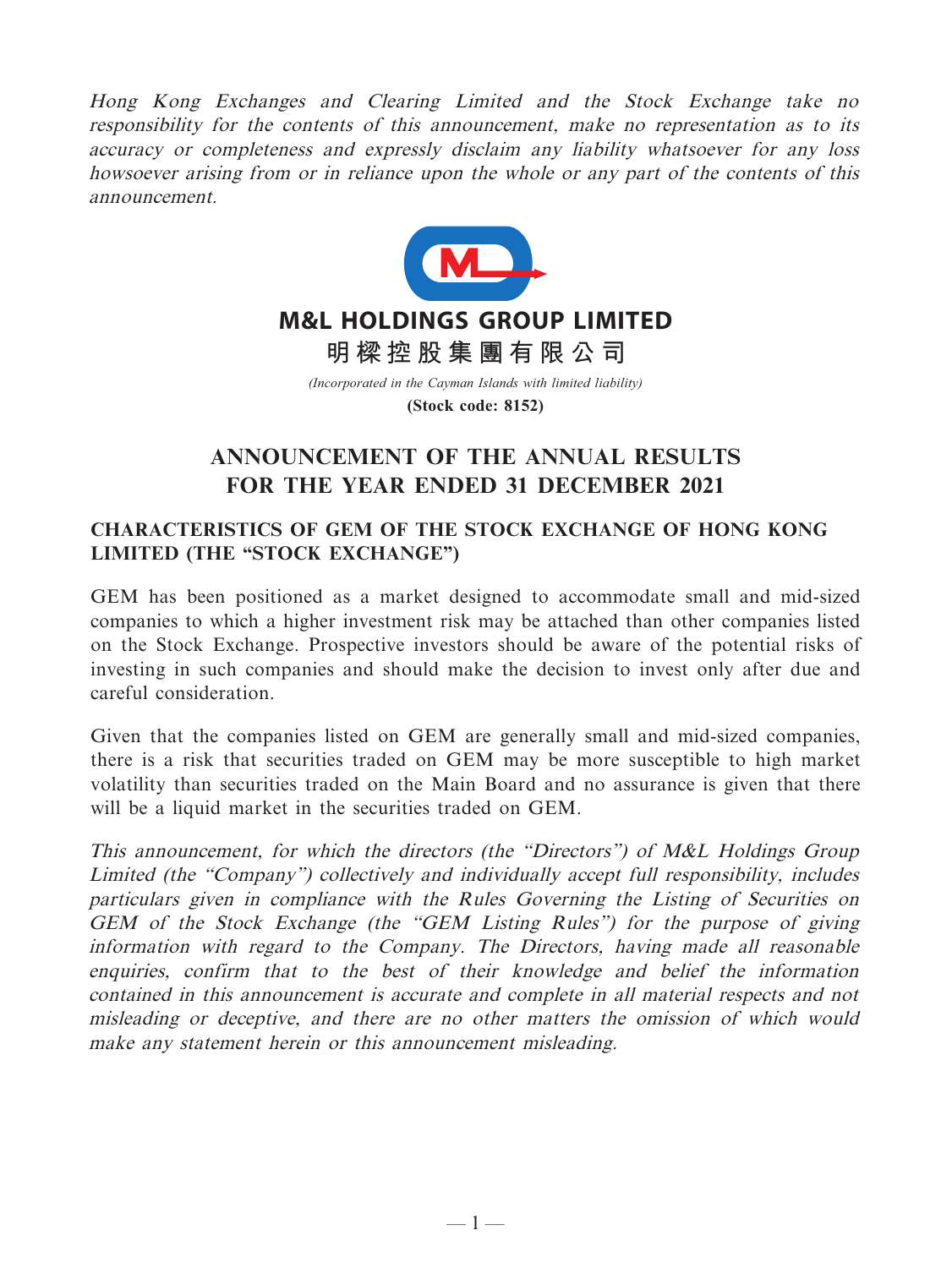# **FINANCIAL HIGHLIGHTS**

|                                          | <b>Year ended 31 December</b><br>2021<br><b>HK\$'000</b> | 2020<br><b>HK\$'000</b> | $%$ change |
|------------------------------------------|----------------------------------------------------------|-------------------------|------------|
| Revenue                                  | 85,991                                                   | 70,944                  | $+21.2%$   |
| Gross profit                             | 21,075                                                   | 21,531                  | $-2.1\%$   |
| Loss before tax                          | (9,230)                                                  | (6, 452)                | $+43.1%$   |
| Other comprehensive income               | 4,929                                                    | 635                     | $+676.2%$  |
| Total comprehensive loss                 | (4, 332)                                                 | (4,882)                 | $-11.3\%$  |
| Loss per share <i>(HK cents)</i>         | (1.51)                                                   | (0.90)                  |            |
| Equity value per share <i>(HK cents)</i> | 17.2                                                     | 17.9                    |            |
| Gearing ratio                            | 16.1%                                                    | 12.1%                   |            |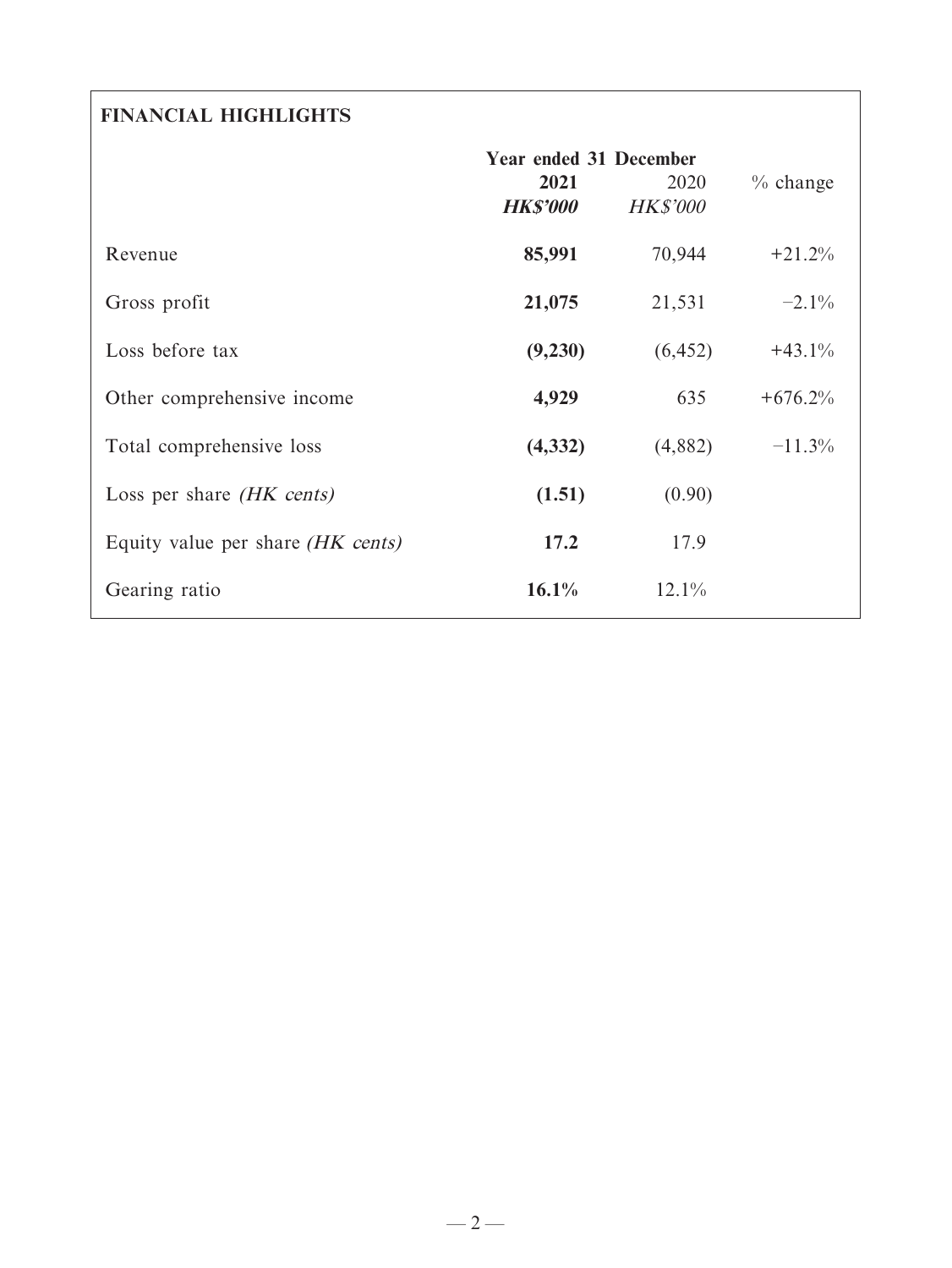The board of Directors (the "Board") of the Company is pleased to announce the audited annual results of the Company and its subsidiaries (collectively the "Group") for the year ended 31 December 2021, together with the comparative figures for the year ended 31 December 2020.

## **CONSOLIDATED STATEMENT OF COMPREHENSIVE INCOME**

|                                                                                             |                | <b>Year ended 31 December</b> |                         |
|---------------------------------------------------------------------------------------------|----------------|-------------------------------|-------------------------|
|                                                                                             | <b>Notes</b>   | 2021<br><b>HKS'000</b>        | 2020<br><b>HK\$'000</b> |
| <b>Revenue</b>                                                                              | $\overline{4}$ | 85,991                        | 70,944                  |
| Cost of sales                                                                               |                | (64, 916)                     | (49, 413)               |
| <b>Gross profit</b>                                                                         |                | 21,075                        | 21,531                  |
| Other income                                                                                | 6              | 983                           | 2,121                   |
| Selling expenses                                                                            |                | (3,215)                       | (5,647)                 |
| Administrative expenses                                                                     |                | (26, 486)                     | (27, 358)               |
| Other gains and losses<br>Exchange gain<br>(Provision)/Reversal of provision for            |                | 1,256                         | 4,173                   |
| impairment of trade receivables                                                             | 9              | (787)                         | 1,118                   |
| Others                                                                                      | 6              | 88                            | 107                     |
|                                                                                             |                |                               |                         |
| <b>Operating loss</b>                                                                       |                | (7,086)                       | (3,955)                 |
| Finance income                                                                              |                | 22                            | 185                     |
| Finance costs                                                                               |                | (2,166)                       | (2,682)                 |
| Loss before income tax                                                                      |                | (9,230)                       | (6, 452)                |
| Income tax (expense)/credit                                                                 | 7              | (31)                          | 935                     |
| Loss for the year<br>Other comprehensive income                                             |                | (9,261)                       | (5,517)                 |
| Items that will not be reclassified to profit or loss:<br>Revaluation of land and buildings |                |                               |                         |
| - Increase in fair value                                                                    |                | 6,097                         |                         |
| - Income tax effect                                                                         |                | (1, 485)                      |                         |
|                                                                                             |                | 4,612                         |                         |
| Item that may be reclassified to profit or loss:<br>Currency translation differences        |                | 317                           | 635                     |
|                                                                                             |                |                               |                         |
| Other comprehensive income for the year                                                     |                | 4,929                         | 635                     |
| Total comprehensive income for the year                                                     |                | (4, 332)                      | (4,882)                 |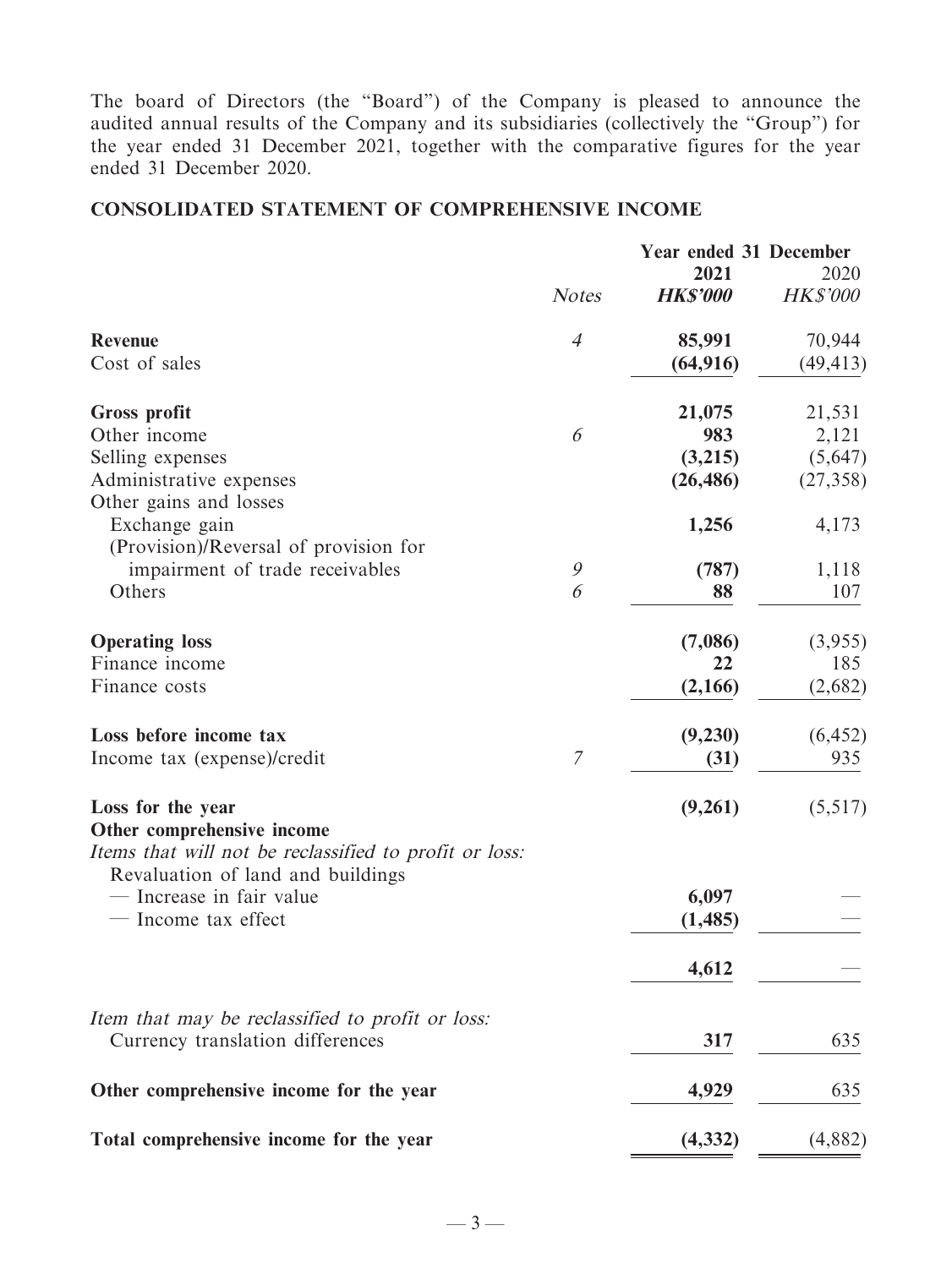|                                                             |              | <b>Year ended 31 December</b> |                 |
|-------------------------------------------------------------|--------------|-------------------------------|-----------------|
|                                                             |              | 2021                          | 2020            |
|                                                             | <b>Notes</b> | <b>HK\$'000</b>               | <b>HK\$'000</b> |
| Loss for the year attributable to:                          |              |                               |                 |
| Equity holders of the Company                               |              | (9,059)                       | (5,379)         |
| Non-controlling interests                                   |              | (202)                         | (138)           |
|                                                             |              | (9,261)                       | (5,517)         |
| Total comprehensive income for the year<br>attributable to: |              |                               |                 |
| Equity holders of the Company                               |              | (4, 142)                      | (4,774)         |
| Non-controlling interests                                   |              | (190)                         | (108)           |
|                                                             |              | (4, 332)                      | (4,882)         |
|                                                             |              | <b>HK</b> cents               | HK cents        |
| Loss per share                                              |              |                               |                 |
| - Basic and diluted                                         | 8            | (1.51)                        | (0.90)          |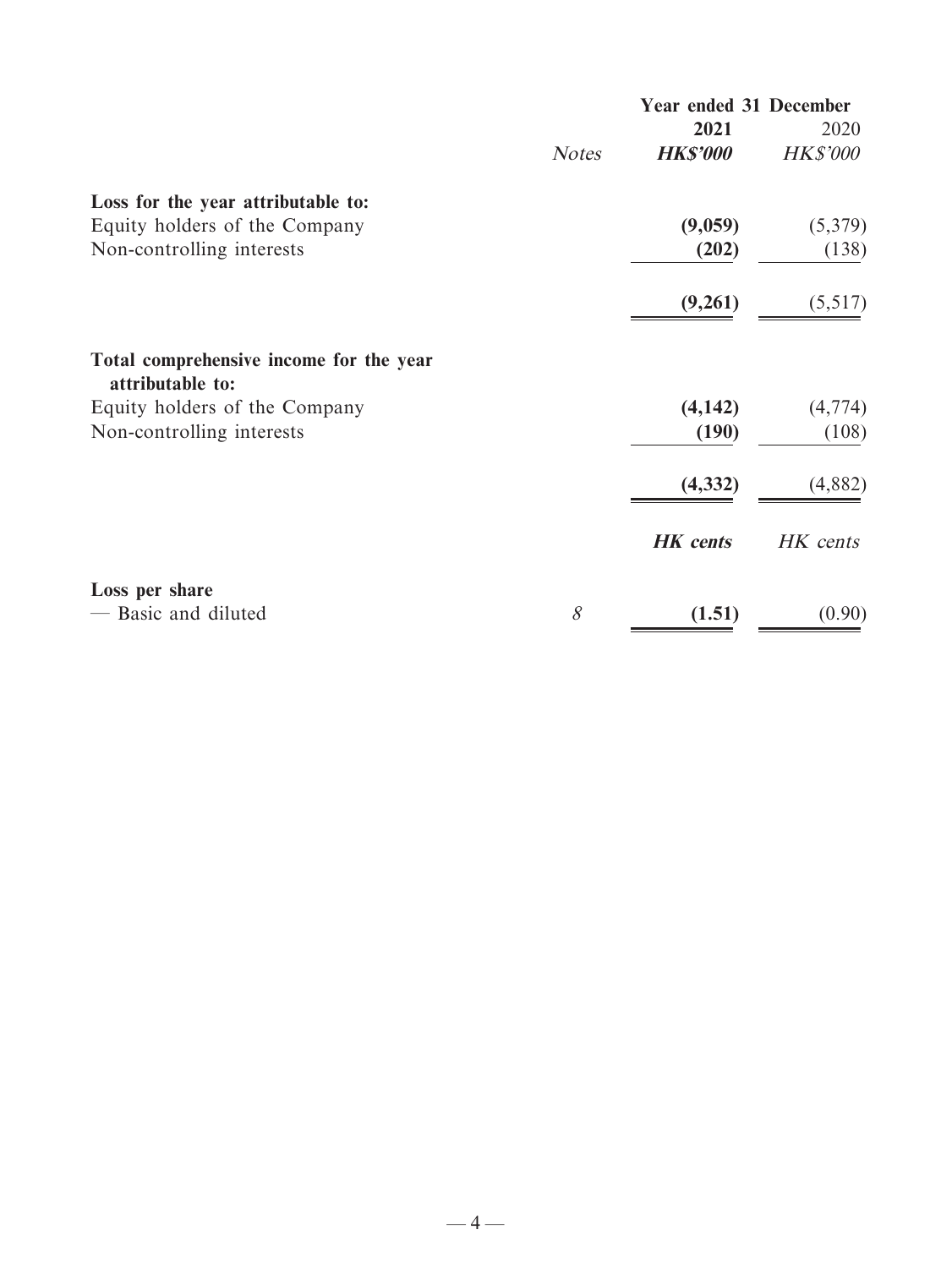# **CONSOLIDATED STATEMENT OF FINANCIAL POSITION**

|                                                   |              | As at 31 December |                 |
|---------------------------------------------------|--------------|-------------------|-----------------|
|                                                   |              | 2021              | 2020            |
|                                                   | <b>Notes</b> | <b>HK\$'000</b>   | <b>HK\$'000</b> |
| <b>ASSETS AND LIABILITIES</b>                     |              |                   |                 |
| <b>Non-current assets</b>                         |              |                   |                 |
| Property, plant and equipment                     |              | 26,374            | 19,012          |
| Right-of-use assets                               |              | 7,438             | 10,024          |
| Deposits                                          |              | 353               | 13              |
| Other assets at fair value through profit or loss |              | 5,076             | 4,831           |
| Deferred tax assets                               |              | 2,699             | 3,631           |
|                                                   |              | 41,940            | 37,511          |
| <b>Current assets</b>                             |              |                   |                 |
| Inventories                                       |              | 34,755            | 41,273          |
| Trade and other receivables                       | 9            | 95,713            | 104,879         |
| Tax recoverable                                   |              | 402               | 392             |
| Cash and cash equivalents                         |              | 25,969            | 21,062          |
|                                                   |              | 156,839           | 167,606         |
| <b>Current liabilities</b>                        |              |                   |                 |
| Trade and other payables                          | 10(a)        | 39,313            | 50,844          |
| Contract liabilities                              | 10(b)        | 2,567             | 1,444           |
| Dividend payable                                  |              | 7,397             | 7,677           |
| Amounts due to directors                          |              | 4,976             | 5,674           |
| Bank borrowings                                   |              | 28,437            | 23,667          |
| Lease liabilities                                 |              | 1,042             | 1,956           |
| Current tax liabilities                           |              |                   | 632             |
|                                                   |              | 83,732            | 91,894          |
| Net current assets                                |              | 73,107            | 75,712          |
| <b>Total assets less current liabilities</b>      |              | 115,047           | 113,223         |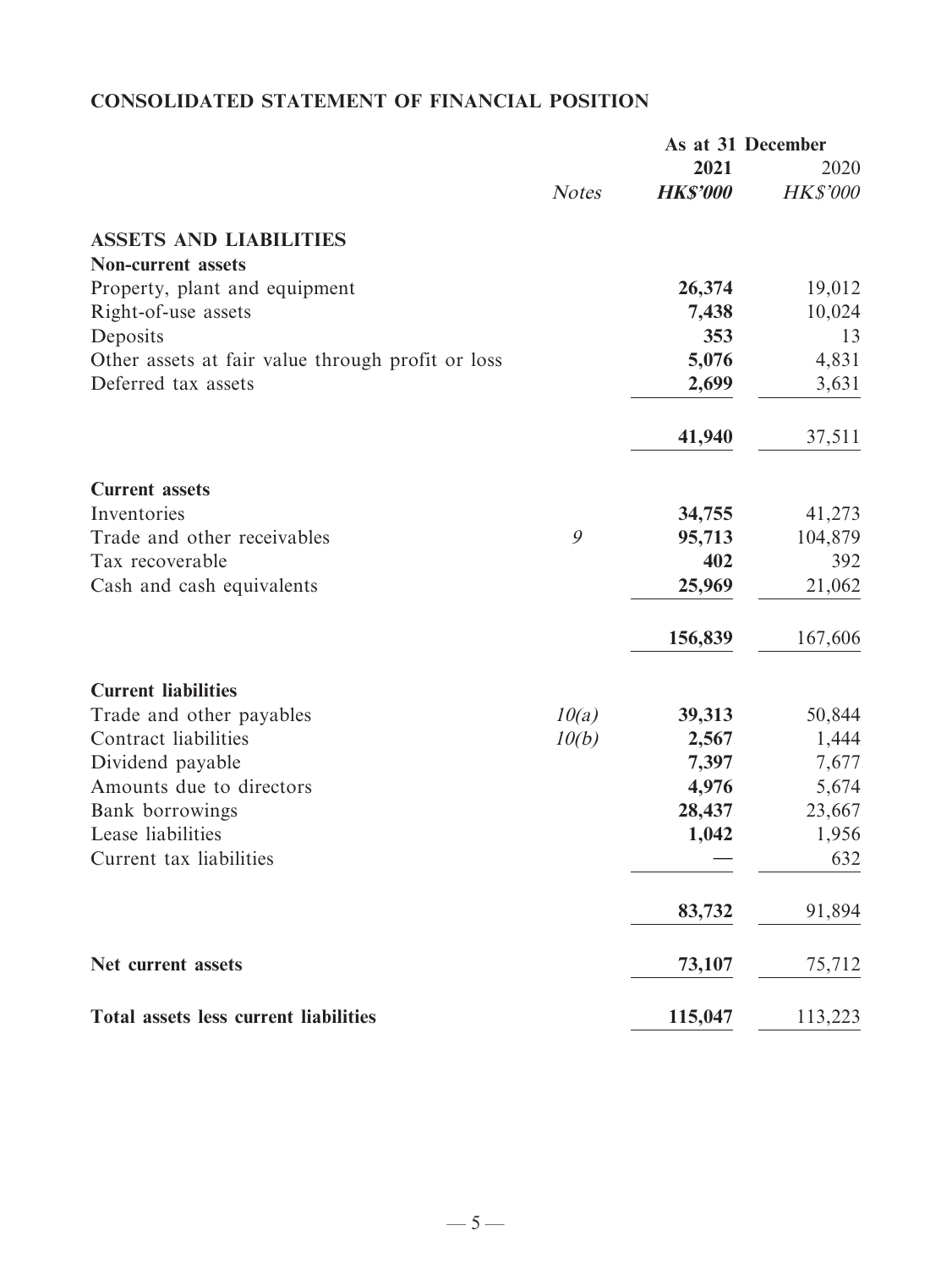|                                                         |              | As at 31 December |          |
|---------------------------------------------------------|--------------|-------------------|----------|
|                                                         |              | 2021              | 2020     |
|                                                         | <b>Notes</b> | <b>HK\$'000</b>   | HK\$'000 |
| <b>Non-current liabilities</b>                          |              |                   |          |
| Bank borrowings                                         |              | 7,896             | 3,333    |
| Lease liabilities                                       |              | 1,103             | 107      |
| Deferred tax liabilities                                |              | 2,338             | 1,726    |
| Other provision                                         |              | 292               | 307      |
|                                                         |              | 11,629            | 5,473    |
| Net assets                                              |              | 103,418           | 107,750  |
| <b>CAPITAL AND RESERVES</b>                             |              |                   |          |
| Equity attributable to equity holders of the<br>Company |              |                   |          |
| Share capital                                           |              | 6,000             | 6,000    |
| Reserves                                                |              | 96,266            | 100,408  |
|                                                         |              | 102,266           | 106,408  |
| <b>Non-controlling interests</b>                        |              | 1,152             | 1,342    |
| <b>Total equity</b>                                     |              | 103,418           | 107,750  |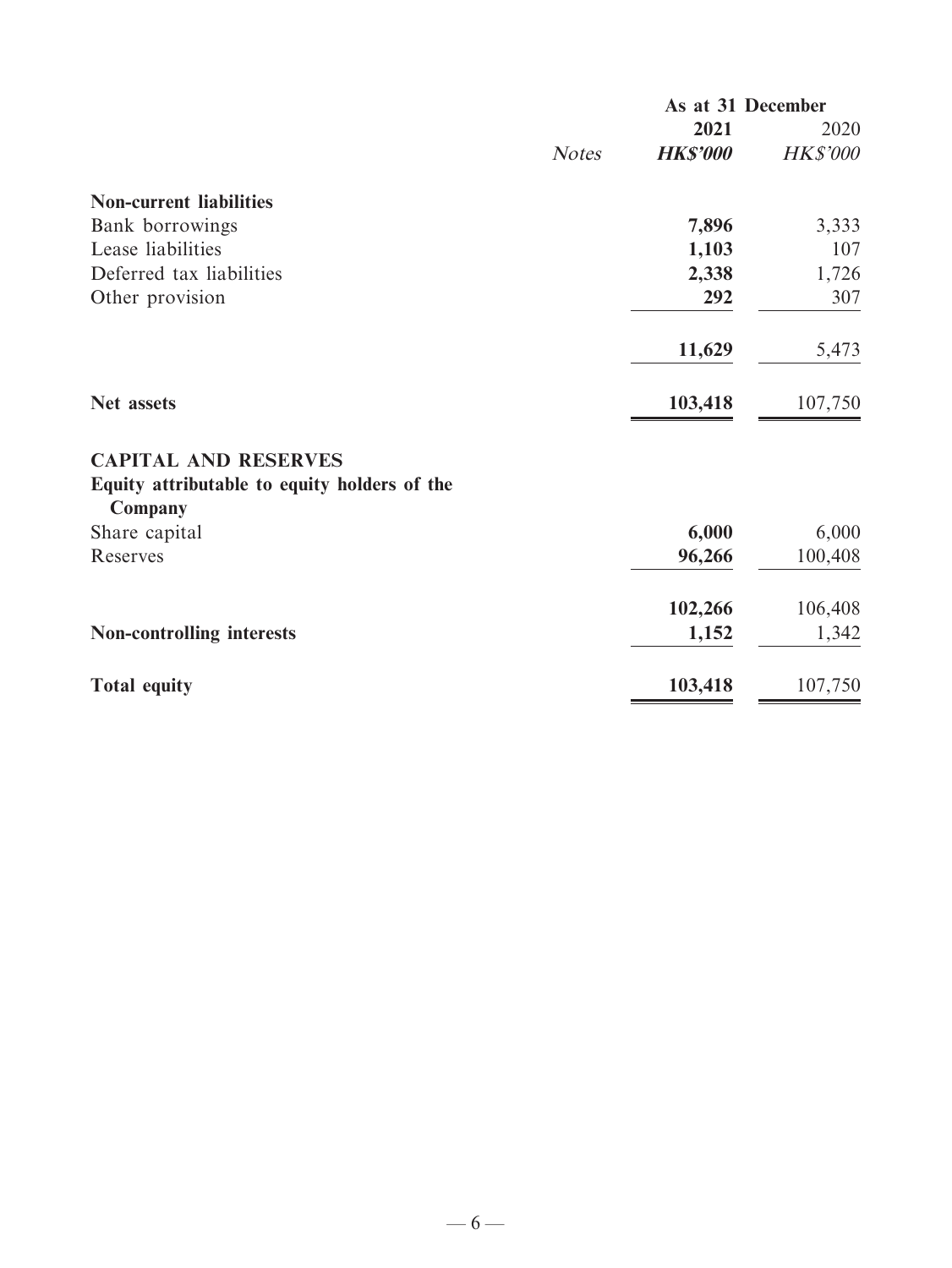## **NOTES TO THE CONSOLIDATED FINANCIAL STATEMENTS**

### **1. GENERAL INFORMATION**

M&L Holdings Group Limited (the "Company") was incorporated in the Cayman Islands on 24 September 2015 as an exempted company with limited liability. The shares of the Company were listed on GEM of The Stock Exchange of Hong Kong Limited (the "Stock Exchange") on 21 July 2017.

The address of its registered office is Windward 3, Regatta Office Park, PO Box 1350, Grand Cayman KY1-1108, Cayman Islands. Its principal place of business is located at 21st Floor, Empress Plaza, 17–19 Chatham Road South, Tsimshatsui, Kowloon, Hong Kong.

The Group, comprising the Company and its subsidiaries, is principally engaged in trading and lease of construction machinery and spare parts.

### **2. BASIS OF PREPARATION**

The financial statements have been prepared in accordance with Hong Kong Financial Reporting Standards, Hong Kong Accounting Standards ("HKASs") and Interpretations (hereinafter collectively referred to as the "HKFRSs") issued by the Hong Kong Institute of Certified Public Accountants ("HKICPA") and the disclosure requirements of the Hong Kong Companies Ordinance. In addition, the financial statements include applicable disclosures required by the Rules Governing the Listing of Securities on GEM of the Stock Exchange.

The financial statements have been prepared under the historical cost basis except for certain properties and other assets at fair value through profit or loss which are measured at fair value.

The financial statements are presented in Hong Kong dollars ("HK\$"), which is same as the functional currency of the Company. All values are rounded to the nearest thousand except when otherwise indicated.

It should be noted that accounting estimates and assumptions are used in the preparation of the financial statements. Although these estimates and assumptions are based on management's best knowledge and judgment of current events and actions, actual results may ultimately differ from those estimates.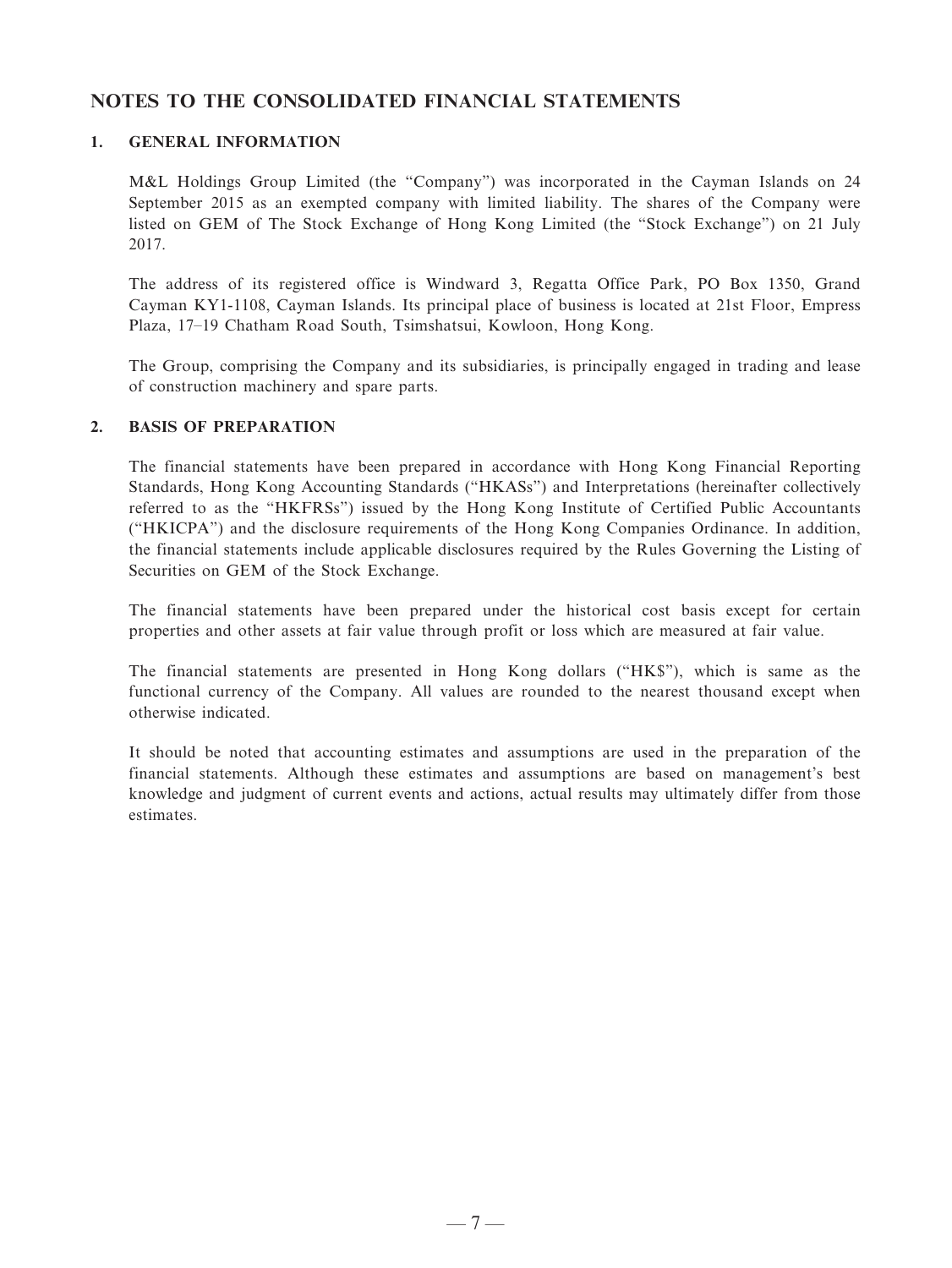In respect of current year's financial statements, the Directors have made the following change of accounting policies and restatement:

### **(a) Change of accounting policies — Revaluation of land and buildings and ownership interests in leasehold land for own use ("leasehold land")**

During the year, the Directors re-assessed the accounting policies for property, plant and equipment and right-of-use assets with respect to the measurement of the Group's interests in the office premises, warehouse and factory located in Australia and Singapore, which are classified as "land and buildings" under property, plant and equipment and "ownership interests in leasehold land for own use" under right-of-use assets. Previously these assets were measured at cost less accumulated depreciation and accumulated impairment losses, if any. With effect from 31 December 2021, these assets are accounted for using revaluation mode. The Directors believed such change in accounting policies will enhance the relevance and reliability of the Group's financial position and financial performance. As a result, a revaluation surplus of HK\$4,612,000 (net of taxation of HK\$1,485,000) arising from revaluation of those property interests were recognised in other comprehensive income and accumulated in the revaluation reserve.

After the adoption of revaluation model, those property interests are measured at their revalued amounts, being fair value at the date of the revaluation less any subsequent accumulated depreciation and subsequent accumulated impairment losses, if any.

This initial application of revaluation model for the Group's property interests in Australia and Singapore has been dealt with in accordance with HKAS 16 Property, Plant and Equipment.

#### **(b) Restatement of the consolidated statement of cash flows**

Previously finance costs incurred and paid for discounted bills receivables and late payment of suppliers' invoices were classified as cash flows under operating activities whereas finance costs incurred and paid for bank borrowings and other financing activities were classified as cash flows under financing activities. To procure for consistent classification of finance costs in the statement of cash flows, the Directors have revised the classification of finance costs in the statement of cash flows to present the cash flows of all finance costs under operating activities. The comparative figures of the consolidated statement of cash flows were revised accordingly by reclassifying interest paid for the financing activities from financing activities to operating activities.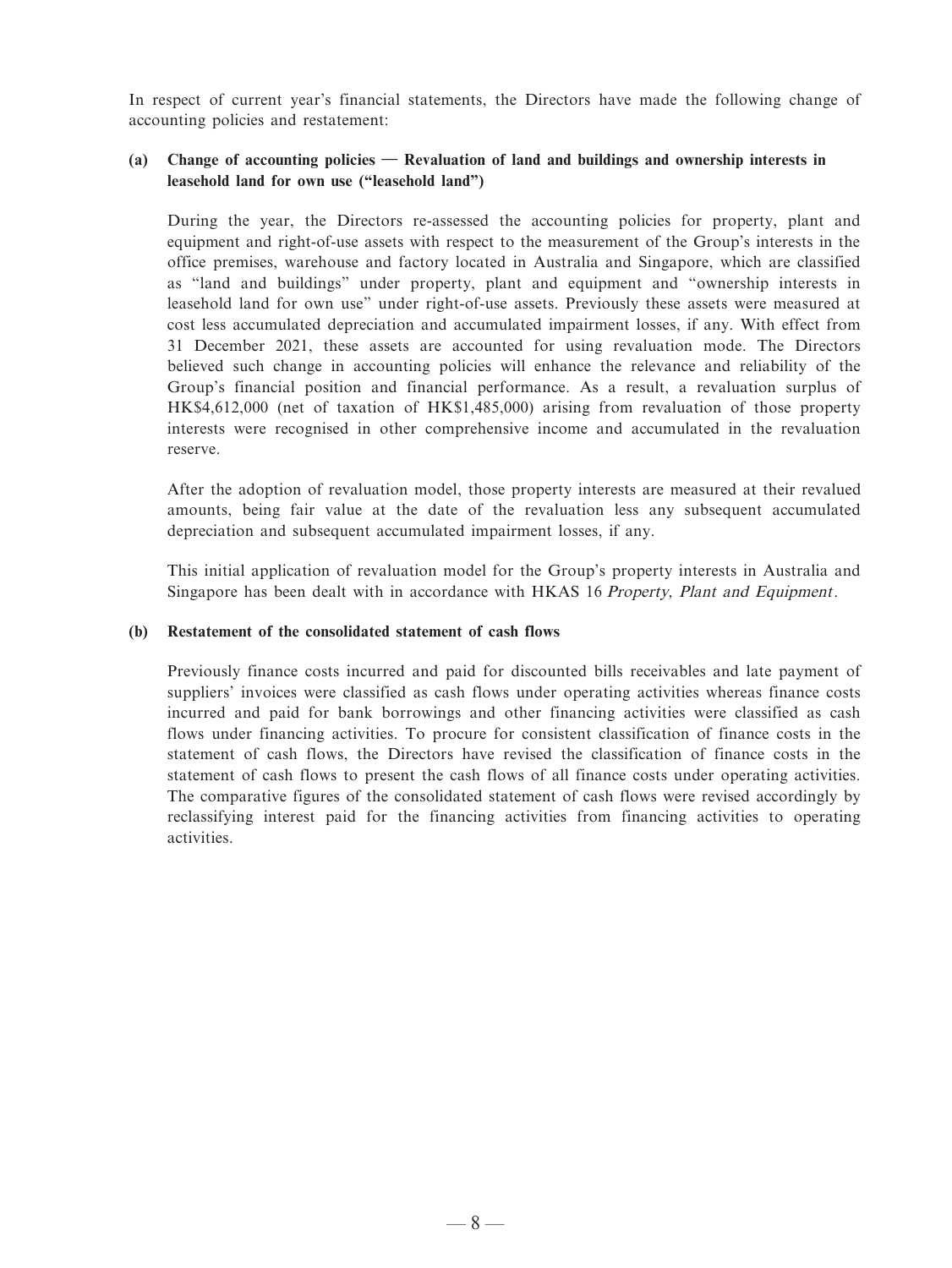#### **3. ADOPTION OF NEW OR REVISED HKFRSs**

#### **(a) Adoption of new or revised HKFRSs — effective 1 January 2021**

In the current year, the Group has applied for the first time the following new standards, amendments and interpretations issued by the HKICPA, which are relevant to and effective for the Group's financial statements for the annual period beginning on 1 January 2021:

| Amendments to HKAS 39, HKFRS 4, | Interest Rate Benchmark Reform $-$ Phase 2 |
|---------------------------------|--------------------------------------------|
| HKFRS 7, HKFRS 9 and HKFRS 16   |                                            |
| Amendments to HKFRS 16          | Covid-19-Related Rent Concessions          |

The adoption of the above new or amended HKFRSs that are effective for the current reporting period did not have any significant impact on the Group's financial statements.

#### **(b) New or revised HKFRSs that have been issued but are not yet effective**

The following new or revised HKFRSs, potentially relevant to the Group's financial statements, have been issued, but are not yet effective and have not been early adopted by the Group.

| Amendments to HKAS 1              | Classification of Liabilities as Current or             |
|-----------------------------------|---------------------------------------------------------|
|                                   | Non-current <sup>2</sup>                                |
| Amendments to HKAS 1 and          | Disclosure of Accounting Policies <sup>2</sup>          |
| <b>HKFRS</b> Practice Statement 2 |                                                         |
| HK Interpretation 5 (2020)        | Presentation of Financial Statements $-$                |
|                                   | Classification by the Borrower of a Term Loan           |
|                                   | that Contains a Repayment on Demand Clause <sup>2</sup> |
| Amendments to HKAS 8              | Definition of Accounting Estimates <sup>2</sup>         |
| Amendments to HKAS 12             | Deferred Tax related to Assets and Liabilities          |
|                                   | Arising from a Single Transaction <sup>2</sup>          |
| Amendments to HKAS 16             | Property, plant and Equipment — Proceeds before         |
|                                   | Intended Use <sup>1</sup>                               |
| Amendments to HKAS 37             | Onerous Contracts $\sim$ Cost of Fulfilling a           |
|                                   | Contract <sup>1</sup>                                   |
| Amendments to HKFRS 3             | Reference to the Conceptual Framework <sup>3</sup>      |
| Annual Improvements to            | Amendments to HKFRS 9 Financial Instruments             |
| HKFRS 2018-2020                   | and Amendments to Illustrative Examples                 |
|                                   | accompanying HKFRS 16 Lease <sup>1</sup>                |

<sup>1</sup> Effective for annual periods beginning on or after 1 January 2022.

<sup>2</sup> Effective for annual periods beginning on or after 1 January 2023.

3 Effective for business combinations for which the date of acquisition is on or after the beginning of the first annual period beginning on or after 1 January 2022.

The Directors anticipate that all of the relevant pronouncements will be adopted in the Group's accounting policy for the first period beginning after the effective date of the pronouncement. The Directors are currently assessing the possible impact of these new or revised standards on the Group's results and financial position in the first year of application. The Directors consider that these new standards and amendments are unlikely to have a material financial impact to the Group's financial statements.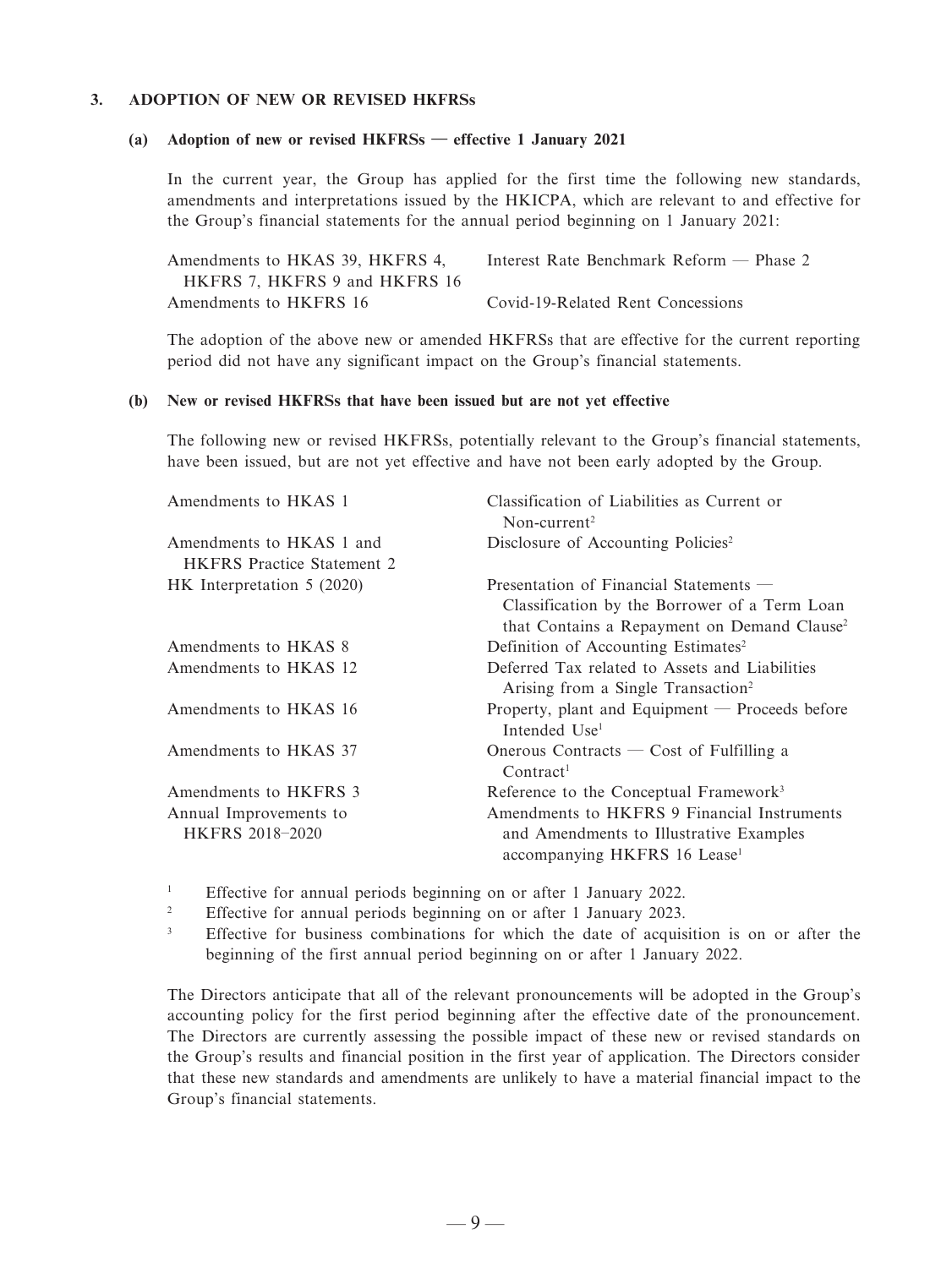### **4. REVENUE AND SEGMENT INFORMATION**

|                                                                              | Year ended 31 December<br>2021<br><b>HKS'000</b> | 2020<br><b>HK\$'000</b> |
|------------------------------------------------------------------------------|--------------------------------------------------|-------------------------|
| Revenue from contracts with customers within the scope of<br><b>HKFRS 15</b> |                                                  |                         |
| Timing of revenue recognition $-$ At a point in time                         |                                                  |                         |
| - Sales of goods                                                             | 76,700                                           | 68,379                  |
| - Repair and maintenance services income                                     | 7,824                                            | 2,565                   |
|                                                                              | 84,524                                           | 70,944                  |
| Revenue from other sources<br>- Machinery rental income                      | 1,467                                            |                         |
|                                                                              |                                                  |                         |
|                                                                              | 85,991                                           | 70,944                  |

The operating segments are reported in a manner consistent with the way in which information is reported internally to the Group's chief operating decision-maker for the purposes of resources allocation and assessment of segment performance. The executive Directors considered the nature of the Group's business and determined that the Group has two reportable operating segments as follows:

Tunnelling — Supply of specialised cutting tools and parts for construction equipment

Foundation — Supply of fabricated construction steel works and equipment

The executive Directors assess the performance of the operating segments based on revenue and gross profit margin of each segment. The Group's resources are integrated and there are no discrete operating segment assets and liabilities for the tunnelling and foundation business segments reported to the chief operating decision maker. Accordingly, no operating segment assets and liabilities are presented.

Segment revenue represents revenue generated from external customers. There were no inter-segment sales during the year (2020: Nil). The accounting policies of the reportable segments are the same as the Group's accounting policies.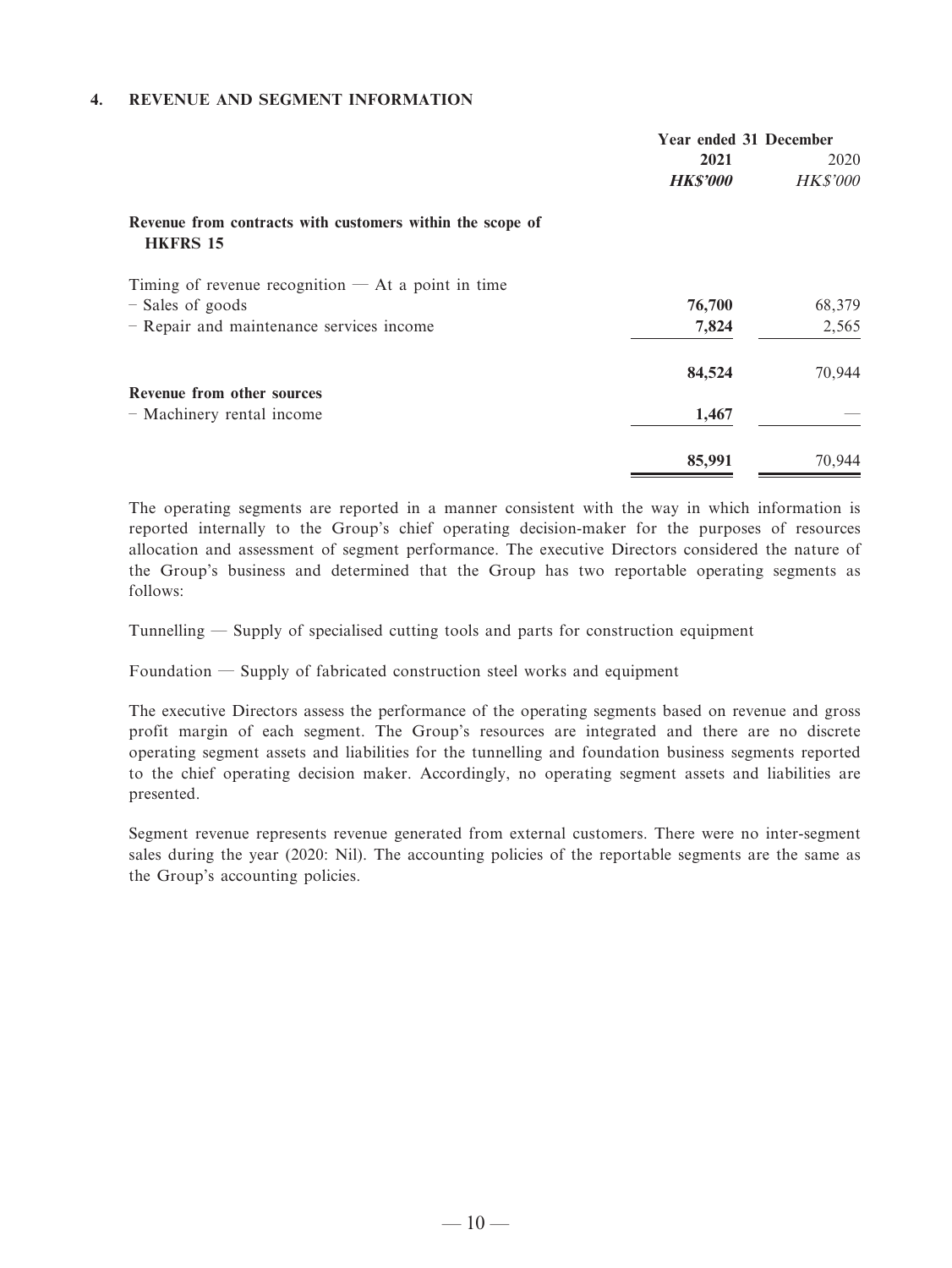(a) The segment information provided to the executive Directors for the reportable segments for the year ended 31 December 2021 is as follows:

|                                               | <b>Tunnelling</b><br><b>HKS'000</b> | Foundation<br><b>HKS'000</b> | <b>Total</b><br><b>HK\$'000</b> |
|-----------------------------------------------|-------------------------------------|------------------------------|---------------------------------|
| Segment revenue (all from external customers) | 68,699                              | 17,292                       | 85,991                          |
| Cost of sales                                 | (50, 458)                           | (14, 458)                    | (64, 916)                       |
| Segment results                               | 18,241                              | 2,834                        | 21,075                          |
| Gross profit %                                | 26.55%                              | 16.39%                       | 24.51%                          |
| Other income                                  |                                     |                              | 983                             |
| Selling expenses                              |                                     |                              | (3,215)                         |
| Administrative expenses                       |                                     |                              | (26, 486)                       |
| Other gains and losses                        |                                     |                              |                                 |
| Exchange gain                                 |                                     |                              | 1,256                           |
| Provision for impairment of trade             |                                     |                              |                                 |
| receivables                                   |                                     |                              | (787)                           |
| Others                                        |                                     |                              | 88                              |
| <b>Operating loss</b>                         |                                     |                              | (7,086)                         |
| Finance income                                |                                     |                              | 22                              |
| Finance costs                                 |                                     |                              | (2,166)                         |
| Loss before income tax                        |                                     |                              | (9,230)                         |
| Income tax expense                            |                                     |                              | (31)                            |
| Loss for the year                             |                                     |                              | (9,261)                         |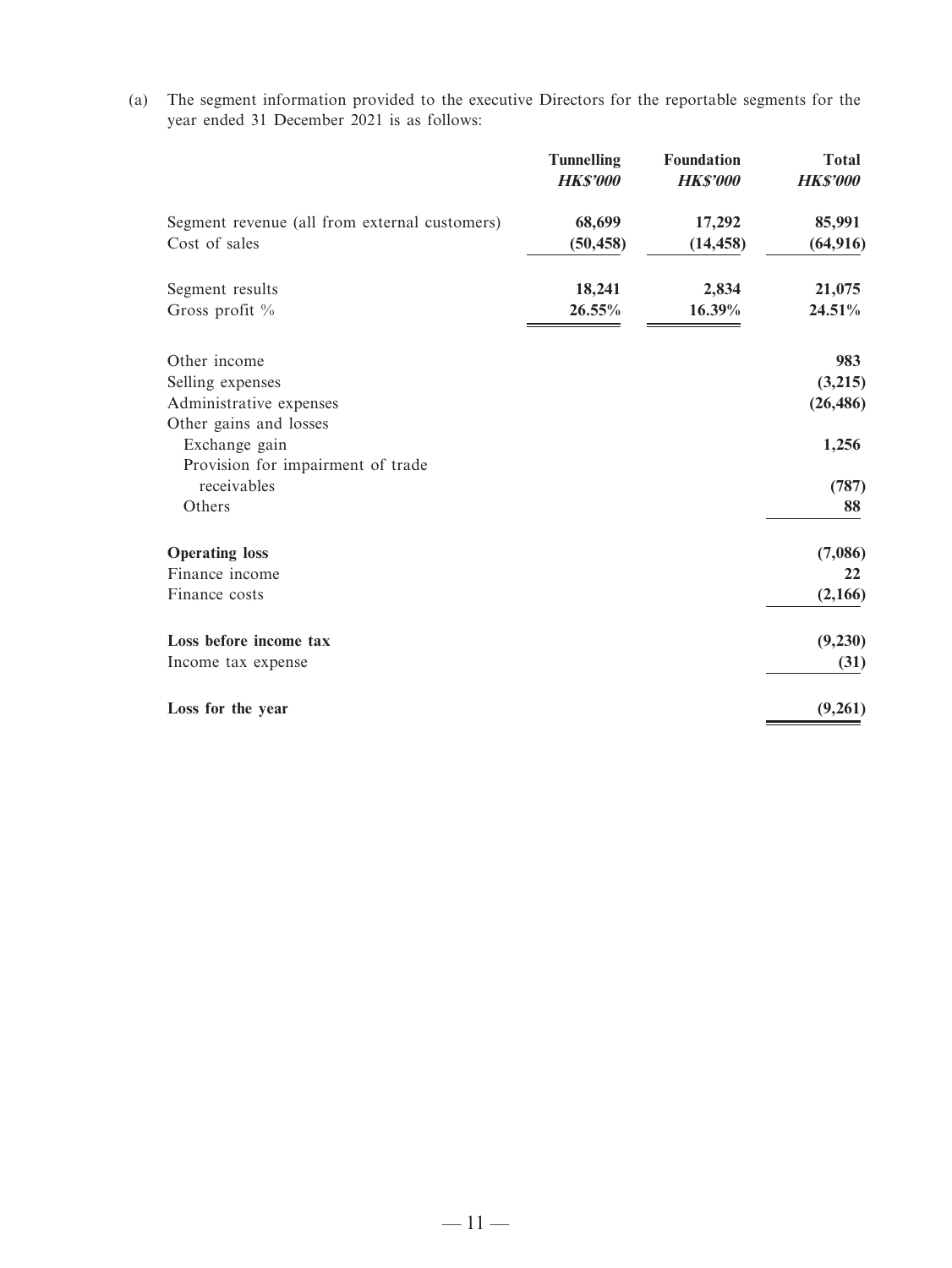(b) The segment information provided to the executive Directors for the reportable segments for the year ended 31 December 2020 is as follows:

|                                                              | Tunnelling<br>HK\$'000 | Foundation<br>HK\$'000 | Total<br>HK\$'000 |
|--------------------------------------------------------------|------------------------|------------------------|-------------------|
| Segment revenue (all from external customers)                | 64,684                 | 6,260                  | 70,944            |
| Cost of sales                                                | (44, 585)              | (4,828)                | (49, 413)         |
| Segment results                                              | 20,099                 | 1,432                  | 21,531            |
| Gross profit %                                               | 31.07%                 | 22.88%                 | 30.35%            |
| Other income                                                 |                        |                        | 2,121             |
| Selling expenses                                             |                        |                        | (5,647)           |
| Administrative expenses                                      |                        |                        | (27, 358)         |
| Other gains and losses                                       |                        |                        |                   |
| Exchange gain                                                |                        |                        | 4,173             |
| Reversal of provision for impairment of<br>trade receivables |                        |                        | 1,118             |
| Others                                                       |                        |                        | 107               |
|                                                              |                        |                        |                   |
| <b>Operating loss</b>                                        |                        |                        | (3,955)           |
| Finance income                                               |                        |                        | 185               |
| Finance costs                                                |                        |                        | (2,682)           |
| Loss before income tax                                       |                        |                        | (6, 452)          |
| Income tax credit                                            |                        |                        | 935               |
| Loss for the year                                            |                        |                        | (5,517)           |

(c) Revenue from external customers by customer location are as follows:

|                                            | Year ended 31 December |                 |
|--------------------------------------------|------------------------|-----------------|
|                                            | 2021                   | 2020            |
|                                            | <b>HK\$'000</b>        | <b>HK\$'000</b> |
| Hong Kong                                  | 58,423                 | 18,668          |
| The PRC                                    | 13,485                 | 34,801          |
| Singapore and other Asia-Pacific countries | 6,410                  | 14,202          |
| Others                                     | 7,673                  | 3,273           |
|                                            | 85,991                 | 70,944          |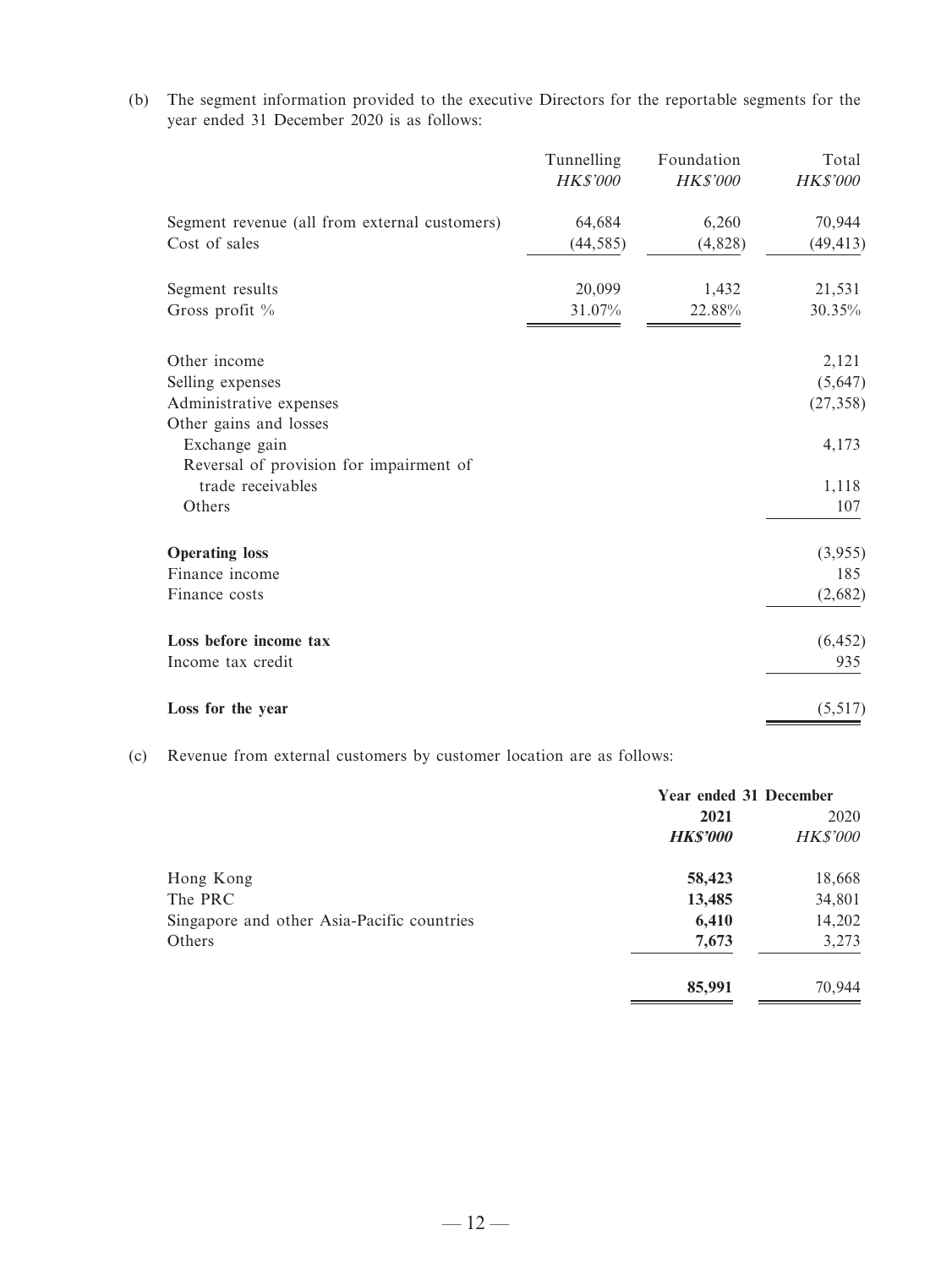(d) The total amounts of non-current assets, other than deposits and deferred tax assets of the Group as at 31 December 2021 are located in the following regions:

|           | As at 31 December |                 |
|-----------|-------------------|-----------------|
|           | 2021              | 2020            |
|           | <b>HK\$'000</b>   | <b>HK\$'000</b> |
| Hong Kong | 11,663            | 10,553          |
| The PRC   | 298               | 513             |
| Singapore | 7,979             | 7,812           |
| Australia | 18,948            | 14,989          |
|           | 38,888            | 33,867          |
|           |                   |                 |

(e) Certain customers contributed more than 10% of the total sales of the Group during the year ended 31 December 2021. The amount of sales to these customers are disclosed as follows:

|            | Year ended 31 December |                 |
|------------|------------------------|-----------------|
|            | 2021                   | 2020            |
|            | <b>HKS'000</b>         | <b>HK\$'000</b> |
| Customer A | 42,442                 | 12,056          |
| Customer B | 12,616                 | $N/A^*$         |
| Customer C | $N/A^*$                | 13,437          |
| Customer D | $N/A^*$                | 11,919          |
| Customer E | $N/A^*$                | 7,407           |

\* Not applicable as sales of the customer is less than 10% of the Group's revenue.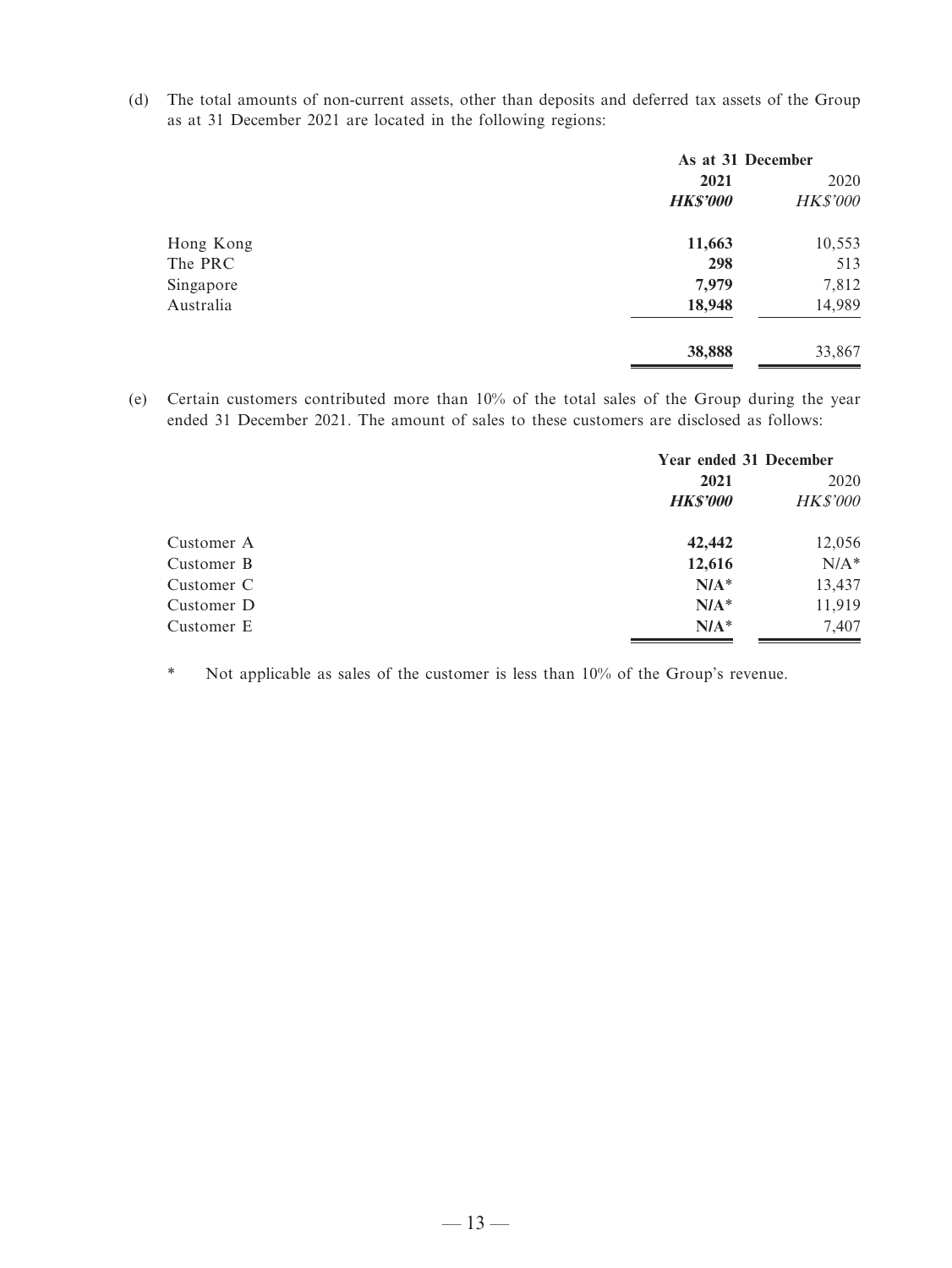### **5. EXPENSES BY NATURE**

|                                                     | <b>Year ended 31 December</b> |                 |
|-----------------------------------------------------|-------------------------------|-----------------|
|                                                     | 2021                          | 2020            |
|                                                     | <b>HK\$'000</b>               | <b>HK\$'000</b> |
| Cost of inventories sold                            | 61,355                        | 48,139          |
| Employee benefit expenses                           | 15,140                        | 16,847          |
| Depreciation*                                       |                               |                 |
| Owned property, plant and equipment                 | 1,626                         | 1,445           |
| Right-of-use assets under the following categories: |                               |                 |
| - Ownership interests in leasehold land for own use | 104                           | 101             |
| - Other properties leased for own use               | 1,332                         | 1,396           |
| - Machinery and equipment                           | 586                           | 705             |
| Short-term leases expenses                          | 1,092                         | 1,197           |
| Auditor's remuneration                              |                               |                 |
| - Auditors' services                                | 590                           | 570             |
| - Non-audit services                                | 81                            | 98              |

\* Recorded as administrative expenses

# **6. OTHER INCOME AND OTHER GAINS AND LOSSES — OTHERS**

|                                                                              | Year ended 31 December |                 |
|------------------------------------------------------------------------------|------------------------|-----------------|
|                                                                              | 2021                   | 2020            |
|                                                                              | <b>HK\$'000</b>        | <b>HK\$'000</b> |
| Other income                                                                 |                        |                 |
| Government grant (note)                                                      | 333                    | 2,030           |
| Others                                                                       | 650                    | 91              |
|                                                                              | 983                    | 2,121           |
| Other gains and losses $-$ others                                            |                        |                 |
| Gain on disposal of property, plant and equipment                            |                        | 20              |
| Change in fair value of other assets at fair value through<br>profit or loss | 88                     | 87              |
|                                                                              | 88                     | 107             |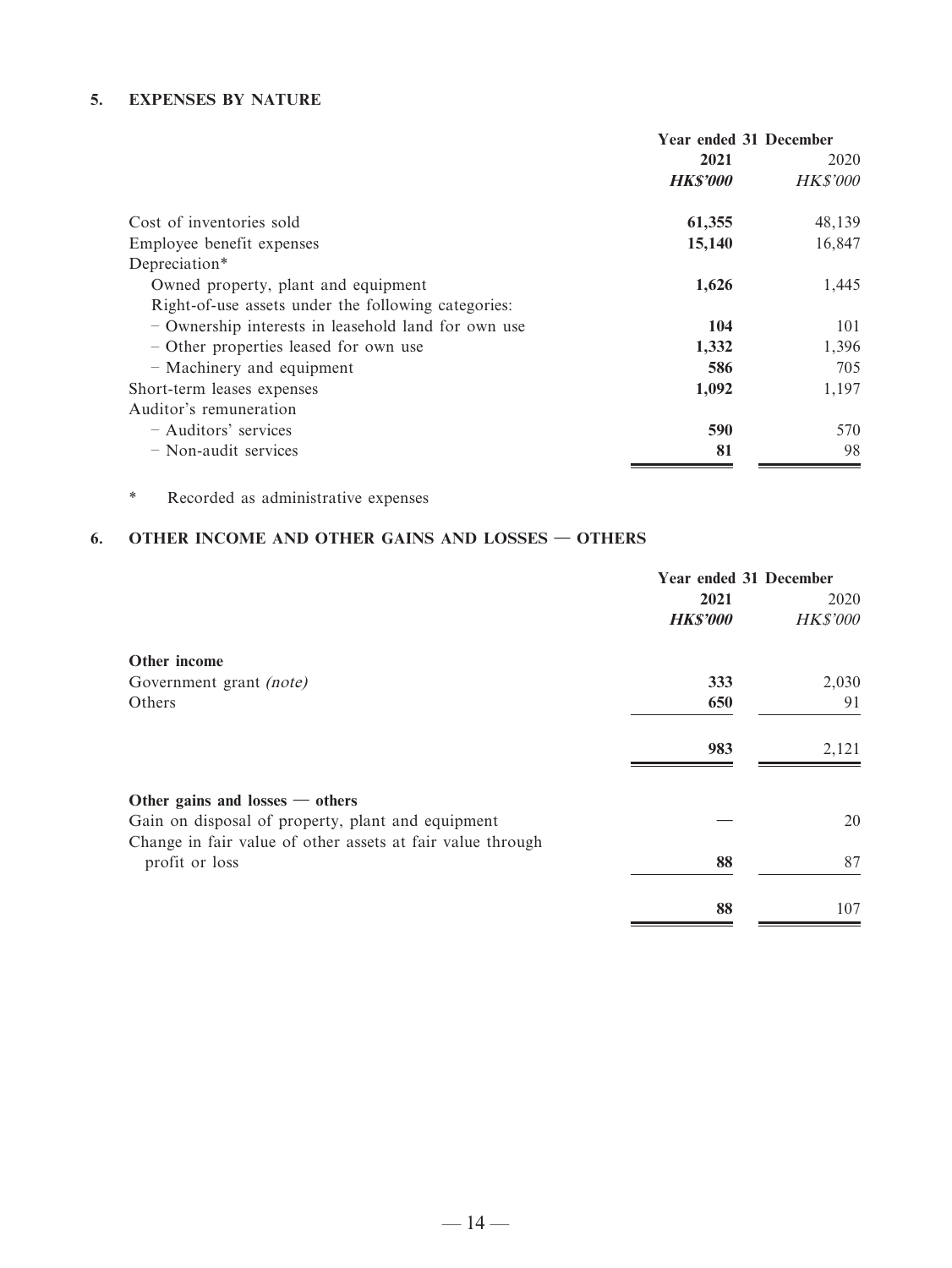#### Note:

During the year, the Group received various subsidies totalling HK\$333,000 (2020: HK\$2,030,000) from the governments of Hong Kong, Singapore and Australia. Such subsidies include:

- (i) an amount of HK\$20,000 obtained from Construstion Business Support Scheme under the Construction Industrial Council Relief Fund (2020: HK\$1,391,000 from Employment Support Scheme ("ESS")) launched by the government of Hong Kong; and
- (ii) an aggregate amount of HK\$313,000 received from the governments of Singapore and Australia mainly to help businesses keep employees and support businesses to tackle the impact of COVID-19 pandemic (2020: HK\$639,000 including government granted by the government of the PRC, Singapore and Australia).

The Group has complied with requirements set out in the ESS and there is no other unfulfilled obligation relating to these subsidies.

### **7. INCOME TAX EXPENSE/(CREDIT)**

|                                                  | Year ended 31 December |                 |
|--------------------------------------------------|------------------------|-----------------|
|                                                  | 2021                   | 2020            |
|                                                  | <b>HK\$'000</b>        | <b>HK\$'000</b> |
| Current taxation for the year                    |                        |                 |
| - Mainland China corporate income tax            |                        | 597             |
|                                                  |                        | 597             |
| Under/(Over)-provision in respect of prior years | 7                      | (162)           |
| Deferred tax                                     | 24                     | (1,370)         |
| Income tax expense/(credit)                      | 31                     | (935)           |

The Group has no income subject to taxation in the Cayman Islands and the British Virgin Islands.

Hong Kong Profits Tax is calculated at 16.5% of the estimated assessable profit for profits derived in Hong Kong.

Mainland China corporate income tax has been provided for at the rate of 25% on the estimated assessable profits for the Group's operations in Mainland China. Singapore corporate income tax has been provided for at the rate of 17% on the estimated assessable profit for the Group's operations in Singapore. Australia corporate income tax has been provided for at the rate of 26.0% (2020: 27.5%) on the estimated assessable profits for the Group's operations in Australia.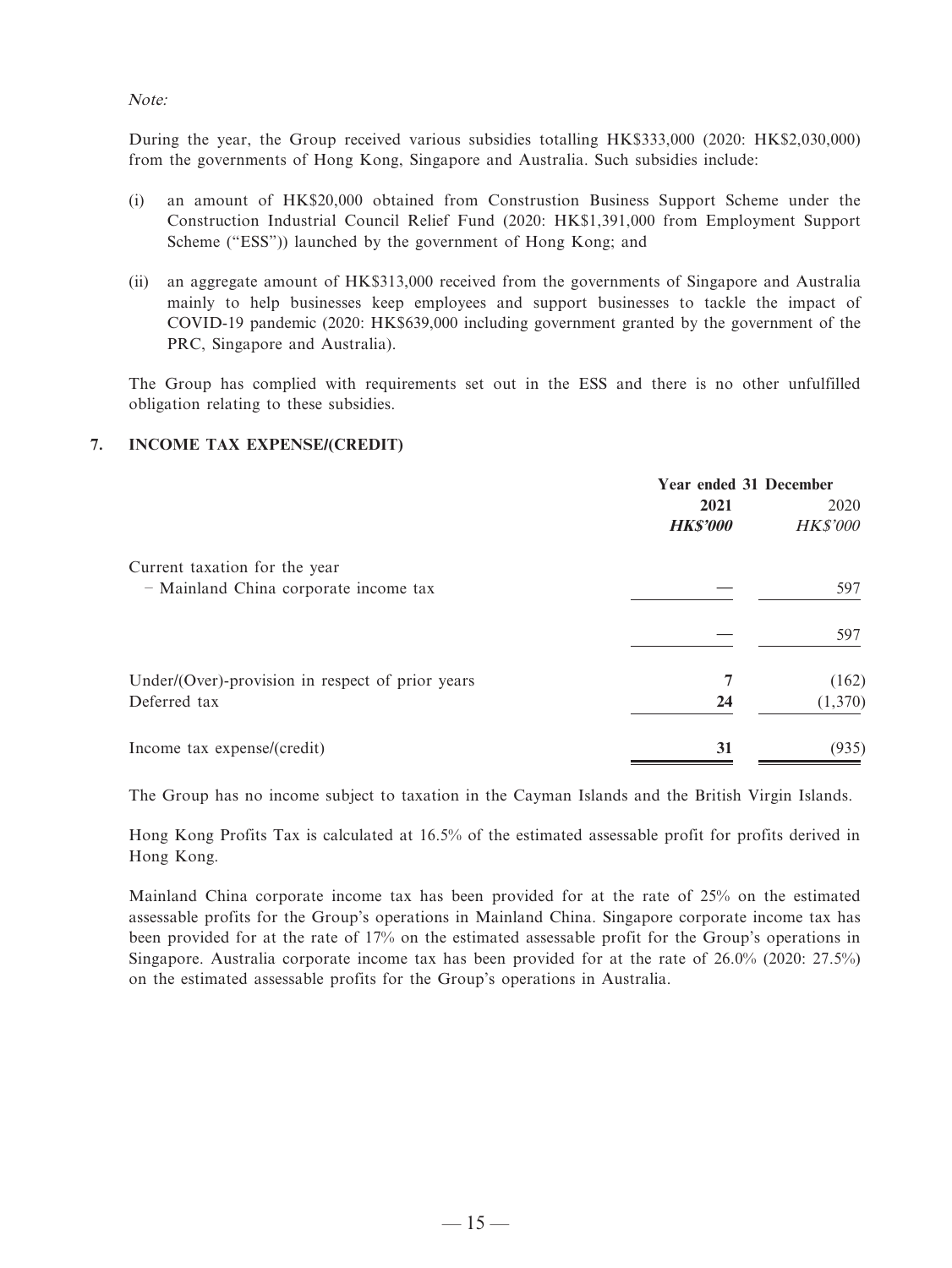### **8. LOSS PER SHARE**

### **(a) Basic**

The basic loss per share is calculated on the loss attributable to equity holders of the Company divided by the weighted average number of ordinary shares in issue during the respective year.

|                                                     | Year ended 31 December |         |
|-----------------------------------------------------|------------------------|---------|
|                                                     | 2021                   | 2020    |
| Loss attributable to equity holders of the Company  |                        |         |
| (HK\$'000)                                          | (9,059)                | (5,379) |
| Weighted average number of ordinary shares in issue |                        |         |
| (thousands)                                         | 600,000                | 600,000 |
| Basic loss per share (expressed in HK cents)        | (1.51)                 | (0.90)  |

### **(b) Diluted**

Diluted loss per share presented is the same as the basic loss per share as there were no potentially dilutive ordinary shares outstanding as at year end.

### **9. TRADE AND OTHER RECEIVABLES**

|                                    | As at 31 December |                 |
|------------------------------------|-------------------|-----------------|
|                                    | 2021              | 2020            |
|                                    | <b>HK\$'000</b>   | <b>HK\$'000</b> |
| Trade receivables                  | 95,333            | 104,086         |
| Less: loss allowance               | (5,964)           | (5,078)         |
| Trade receivables $-$ net          | 89,369            | 99,008          |
| Bills receivables                  | 1,456             | 1,754           |
| Prepayments                        | 256               | 265             |
| Deposits paid                      | 3,326             | 1,619           |
| Other receivables                  | 1,659             | 2,246           |
|                                    | 96,066            | 104,892         |
| Less: Non-current portion deposits | (353)             | (13)            |
|                                    | 95,713            | 104,879         |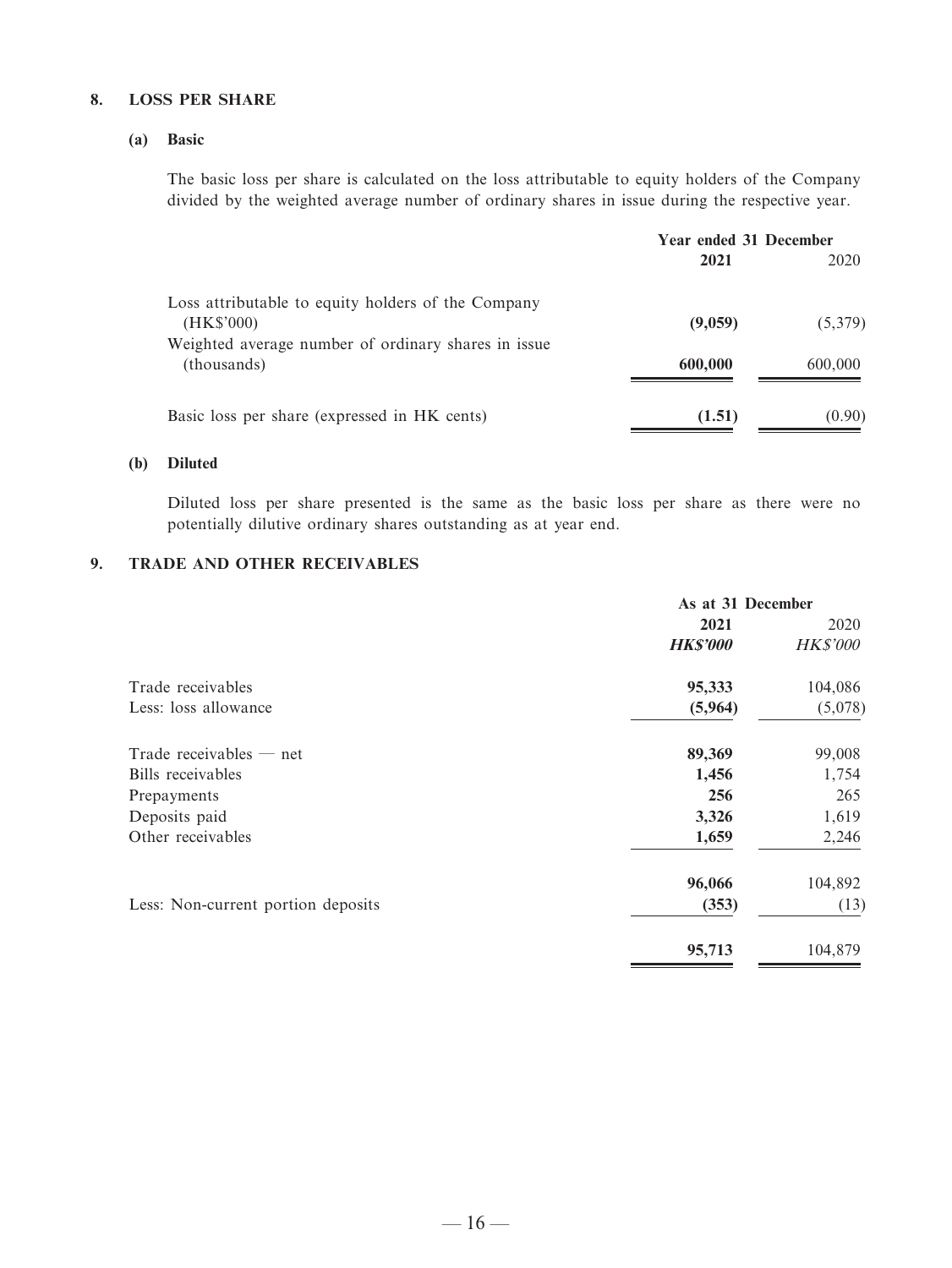The credit terms granted by the Group generally ranged up to 270 days (2020: 270 days). The ageing analysis of these trade receivables based on invoice date is as follows:

|                          | As at 31 December |                 |
|--------------------------|-------------------|-----------------|
|                          | 2021              | 2020            |
|                          | <b>HK\$'000</b>   | <b>HK\$'000</b> |
| $0$ to $30$ days         | 8,096             | 21,138          |
| $31$ to 60 days          | 7,220             | 1,331           |
| $61$ to $90$ days        | 2,372             | 6,887           |
| 91 to 180 days           | 4,295             | 5,595           |
| 181 to 365 days          | 12,123            | 8,961           |
| 1 to 2 years             | 16,053            | 20,104          |
| 2 to 3 years             | 13,270            | 22,900          |
| Over 3 years             | 31,904            | 17,170          |
| Trade receivables, gross | 95,333            | 104,086         |
| Less: loss allowance     | (5,964)           | (5,078)         |
| Trade receivables, net   | 89,369            | 99,008          |

Movements on the Group's loss allowance for trade receivables are as follows:

|                                              | 2021           | 2020            |
|----------------------------------------------|----------------|-----------------|
|                                              | <b>HKS'000</b> | <b>HK\$'000</b> |
| As at 1 January                              | 5,078          | 5,880           |
| Impairment losses charged to profit or loss  | 787            | 227             |
| Impairment losses reversed                   |                | (1, 345)        |
| Written off during the year as uncollectible | (32)           |                 |
| Exchange difference                          | 131            | 316             |
| As at 31 December                            | 5,964          | 5,078           |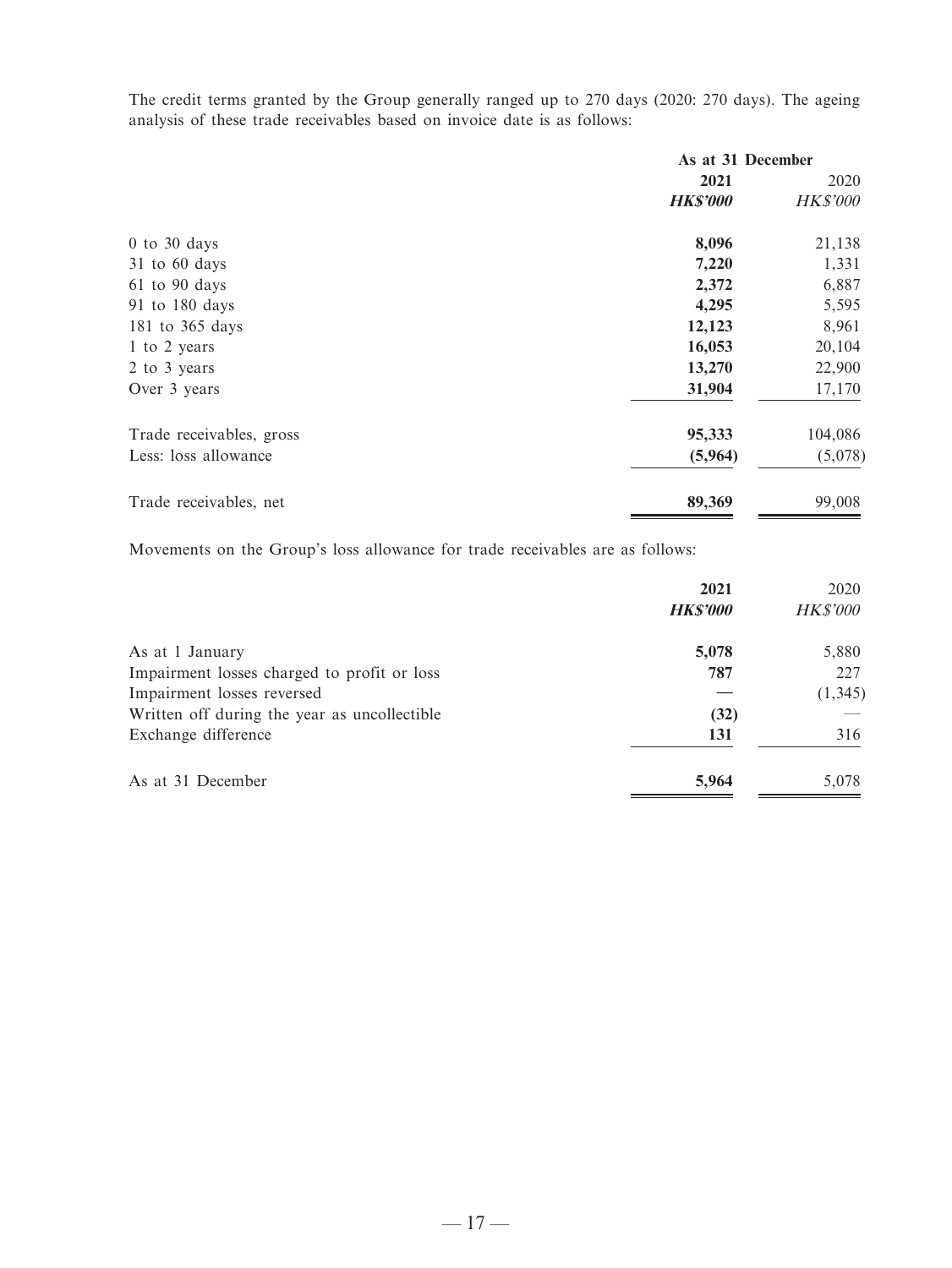### **10. TRADE AND OTHER PAYABLES AND CONTRACT LIABILITIES**

#### **(a) Trade and other payables**

|                                     | As at 31 December |                 |
|-------------------------------------|-------------------|-----------------|
|                                     | 2021              | 2020            |
|                                     | <b>HK\$'000</b>   | <b>HK\$'000</b> |
| Trade payables                      | 36,126            | 46,283          |
| Accrued expenses and other payables | 3,187             | 4,561           |
|                                     | 39,313            | 50,844          |

Included in trade payables as at 31 December 2021 is an amount of HK\$10,640,000 (2020: HK\$17,675,000) which is interest bearing at 4% per annum.

The ageing analysis of trade payables based on invoice date is as follows:

|                | As at 31 December |                 |
|----------------|-------------------|-----------------|
|                | 2021              | 2020            |
|                | <b>HK\$'000</b>   | <b>HK\$'000</b> |
| 0 to 30 days   | 5,020             | 7,234           |
| 31 to 60 days  | 5,774             | 1,307           |
| 61 to 90 days  | 426               | 6,925           |
| 91 to 120 days | 2,768             | 2,315           |
| Over 120 days  | 22,138            | 28,502          |
|                | 36,126            | 46,283          |

### **(b) Contract liabilities**

The Group has recognised the following revenue-related contract liabilities:

|                                                        | As at 31 December |                 |
|--------------------------------------------------------|-------------------|-----------------|
|                                                        | 2021              | 2020            |
|                                                        | <b>HKS'000</b>    | <i>HK\$'000</i> |
| Contract liabilities related to trading in spare parts | 2.567             | .444            |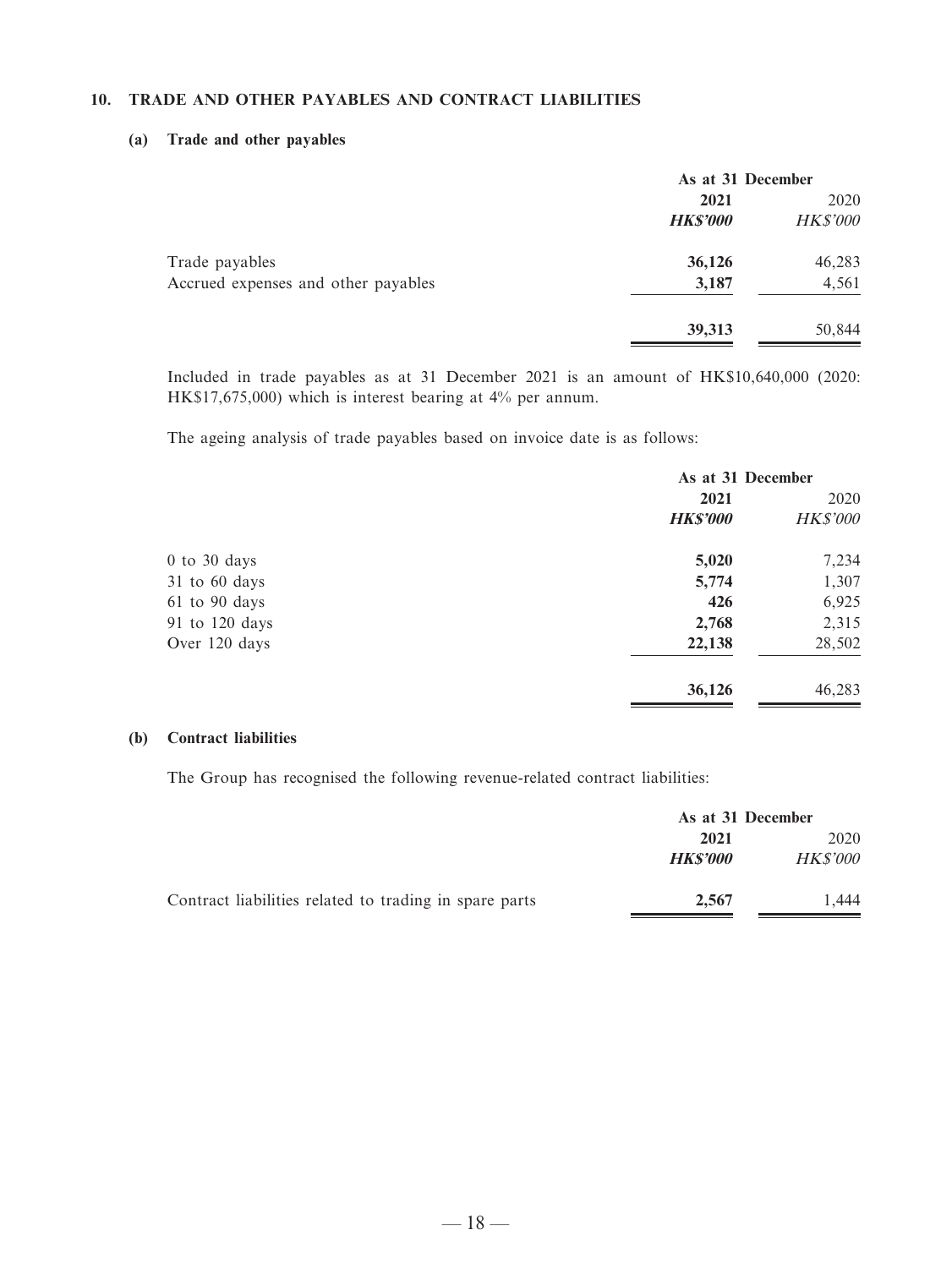Movements on contract liabilities are as follows:

|                                                             | 2021           | 2020            |
|-------------------------------------------------------------|----------------|-----------------|
|                                                             | <b>HKS'000</b> | <b>HK\$'000</b> |
| As at 1 January                                             | 1,444          |                 |
| Decrease in contract liabilities as a result of recognising |                |                 |
| revenue during the year that was included in the            |                |                 |
| contract liabilities at the beginning of the year           | (1, 444)       |                 |
| Increase in contract liabilities as a result of receiving   |                |                 |
| sales deposits during the year in respect of trading in     |                |                 |
| spare parts                                                 | 2,567          | 1.444           |
| As at 31 December                                           | 2,567          | 1.444           |

#### **11. DIVIDENDS**

The Board does not recommend the payment of a final dividend for the year ended 31 December 2021 (2020: Nil).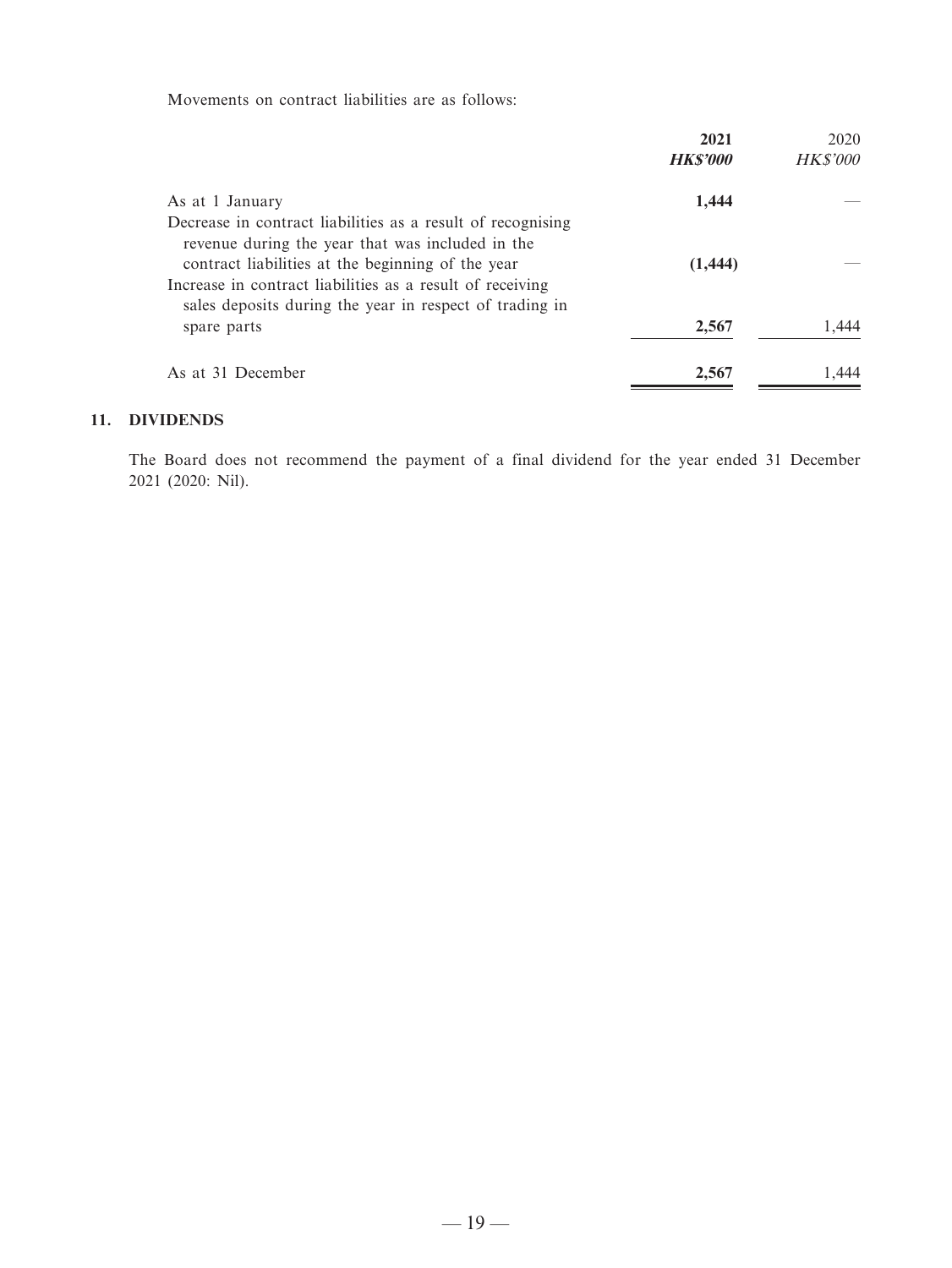## **MANAGEMENT DISCUSSION AND ANALYSIS**

## **BUSINESS REVIEW**

## **Background, recent development and outlook**

The Group is an integrated engineering solutions provider in connection with (i) the supply of specialised cutting tools and parts for construction equipment with particular focus on disc cutters which are widely used in conjunction with tunnel boring machines ("TBM") and microtunnelling equipment; (ii) the supply of fabricated construction steel works and equipment; (iii) the supply of specialised construction equipment, and repair and maintenance services. Our business can broadly be categorized into two segments, namely tunnelling and foundation.

## **Hong Kong market**

During the year ended 31 December 2021 (the "Year"), the Coronavirus Disease 2019 (the "COVID-19") outbreak was gradually coming under control and the Legislation Council resumed approving infrastructure projects, business and economic condition in Hong Kong has shown sign of recovery. Despite there was no major projects which launched with tunnel boring machines and consumption of disc cutters in Hong Kong recently, the Group recorded favourable sales results in both its tunnelling business (mainly from drill and blast projects) and foundation business segments for the Year, contributing a majority portion of revenue growth.

We will closely monitor business opportunities associated with the "Railway Development Strategy" published by the Transport and Housing Bureau and the Northern Metropolitan development strategy promulgated in the Chief Executive's policy address, as well as private sector projects in Hong Kong.

## **PRC market**

The Group's business in the PRC market was related to the supply of specialised cutting tools and parts mainly for the tunnelling construction sites as well as the tunnelling equipment manufacturers. Certain projects of the Group's customers and potential customers have been delayed and their purchasing decisions become prudent and more price-conscious since the COVID-19 outbreak. Travel restrictions in place for pandemic prevention also rendered it difficult to pitch for potential projects. Furthermore, having considered the historic revenue settlement pattern of its PRC operations, the Group will take a more conservative approach on negotiation of settlement terms in order to safeguard itself from liquidity and credit risk exposure during the present time of economic uncertainties. All aforesaid factors led to revenue from the PRC market staying at low level. Nevertheless, the PRC remained a vast market with great demand for construction and engineering products and service and the Group will stay alert for potential business opportunities in the post COVID-19 period.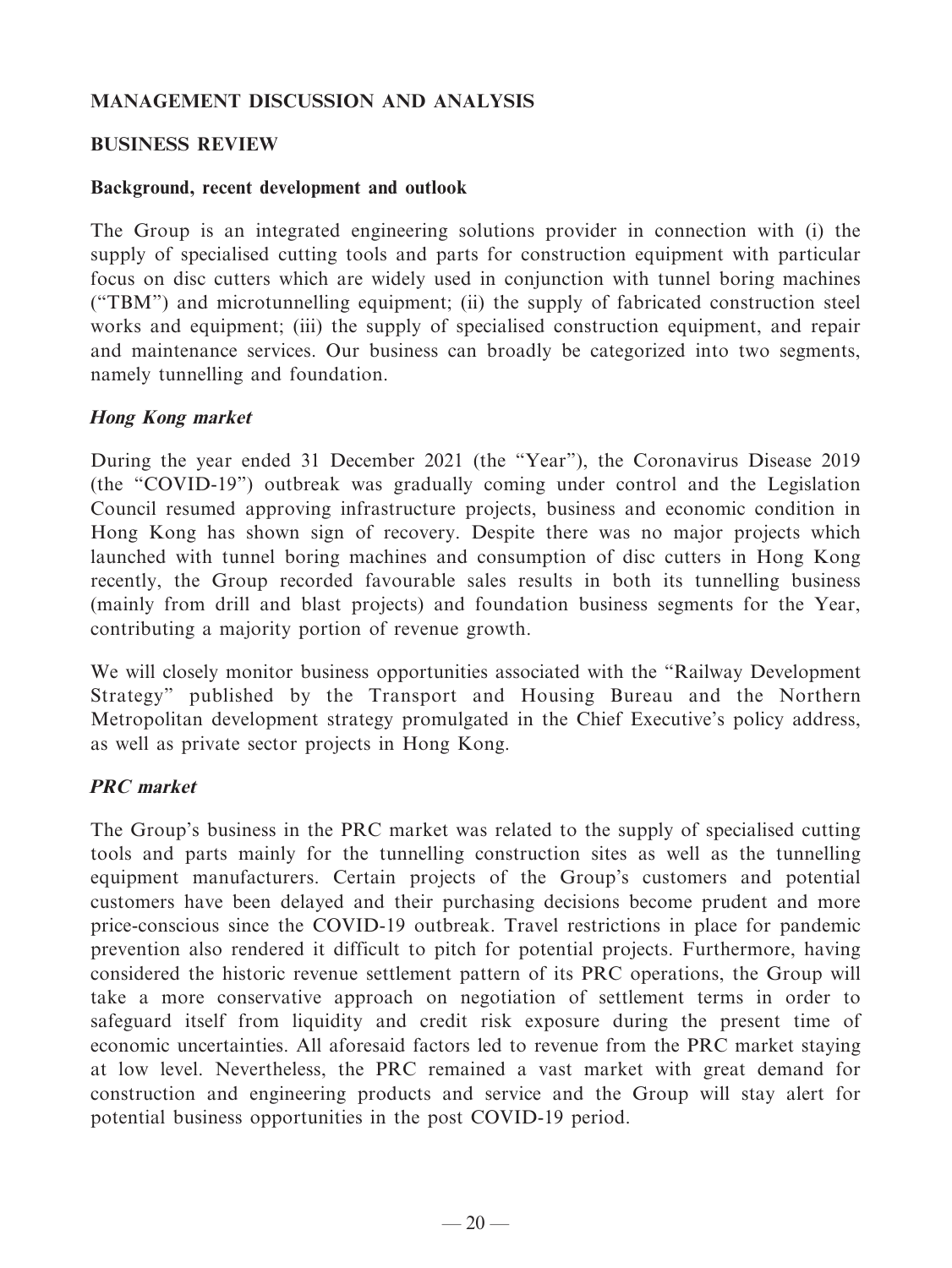## **Singapore and other Asia-Pacific countries**

The Group's operation setup in Singapore is a regional hub to serve and seek for business opportunities locally and also in Malaysia and other Southeast Asia countries. Moreover, the Group maintains a comprehensive sales, production and maintenance services centre in Melbourne, Australia targeting the southern pacific market. Construction activities in these regions were yet to be recovered since the COVID-19 outbreak; demand from our customers remained at low level and sales pitch and negotiation was greatly hindered by travel restrictions. The market prospect in this region is unclear and the management considers that more time would be needed for the markets to be recovered.

## **Other countries**

We are also seeking actively for expansion opportunities in the global markets and have established a steady flow of revenue from our newly explored markets in Europe and North America. Business expansion in overseas markets fell short of expectation since construction activities worldwide are being affected by the COVID-19 outbreak. The Group will closely monitor potential business opportunities available in these markets as the pandemic in Europe and North America is gradually coming under control, and economic and commercial activities in these regions are showing sign of recovery.

## **FINANCIAL REVIEW**

## **Revenue**

Revenue increase by approximately HK\$15.0 million or 21.2% to HK\$86.0 million for the year ended 31 December 2021 ("Year" or "FY21"), as compared to approximately HK\$70.9 million for the year ended 31 December 2020 ("Previous Year"). The increase in revenue was mainly due to the combined effect of (i) revenue derived from Hong Kong increased by HK\$39.7 million or approximately 213.0%, as there was improvement in both the tunneling business segment (chiefly from drill and blast projects) and foundation segment during the Year; and (ii) a drop in revenue from the PRC and the Singapore and other Asia-Pacific markets by approximately HK\$21.3 million and HK\$7.8 million (or 61.3% and 54.9%) respectively, as demand in such area was yet to recover from the impact of the COVID-19 outbreak and also tender and negotiation for new contracts was restricted by travel blockade.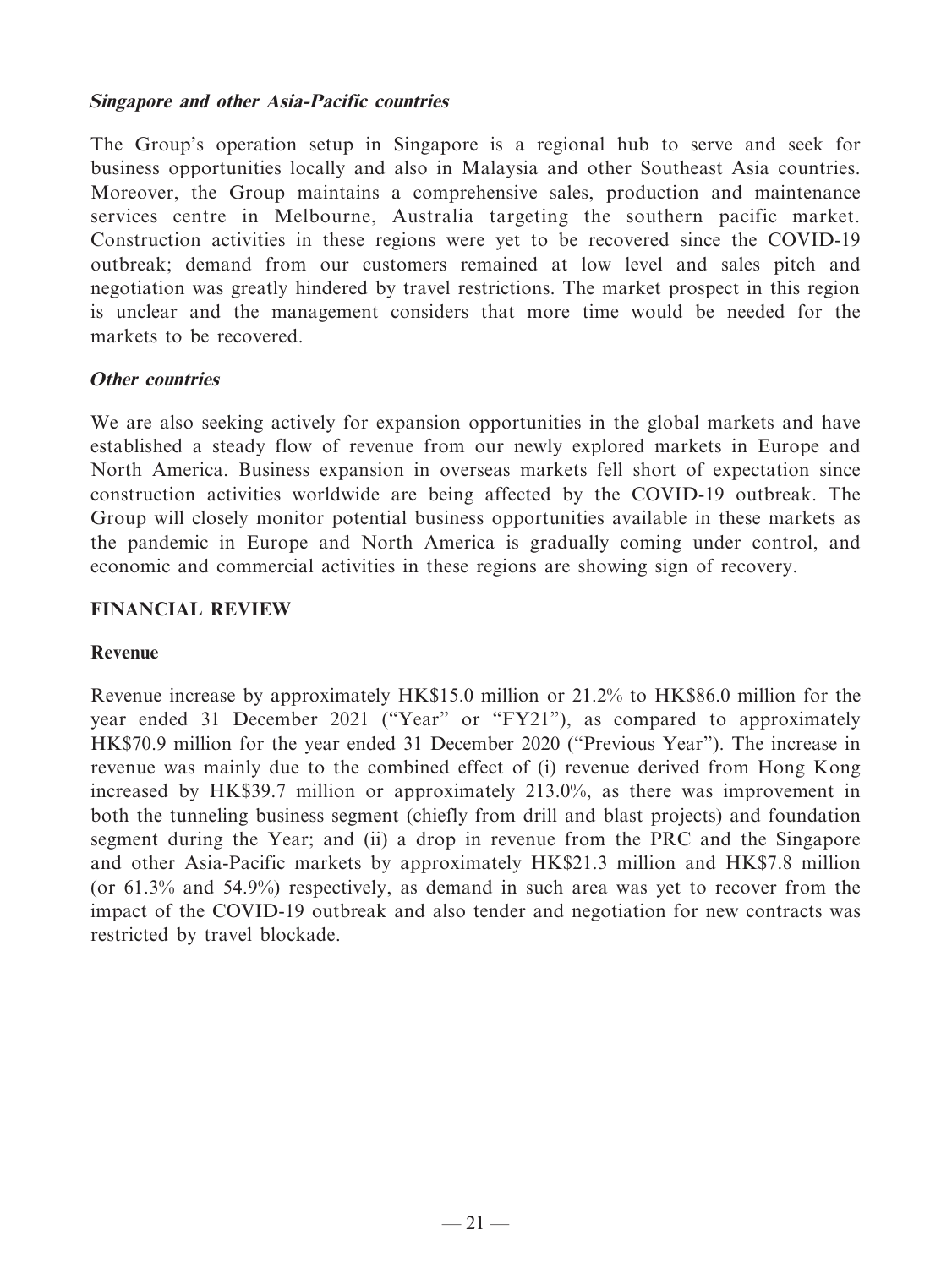## **Cost of sales**

Cost of sales represents costs and expenses directly attributable to our revenue generating activities and predominantly comprised cost of inventories sold. Our cost of sales increased by approximately HK\$15.5 million, or 31.4%, from approximately HK\$49.4 million for the Previous Year to approximately HK\$64.9 million for the Year, which was generally in-line with the increase in cost of inventory sold associated with our increase in revenue.

## **Gross profit**

Despite a gradual recovery in business activities during the Year, competition in the market remained keen and customers were highly price-conscious. As a result, the Group's gross profit margin for both the tunnelling and foundation segments experienced a decline for the Year, which led to an overall drop in gross profit margin to 24.5% for the Year from 30.4% for the Previous Year. Fortunately, having achieved a revenue growth for the Year, the Group's gross profit remained relatively stable at approximately HK\$21.1 million for the Year, as compared to HK\$21.5 million for the Previous Year.

## **Other income**

Other income reduced by HK\$1.1 million to approximately HK\$1.0 million for the Year, as majority of other income for the Previous Year comprised COVID-19 disease subsidies from government which was not recurring in nature.

## **Selling expenses**

Selling expenses mainly include freight charges and sales commission for our staff accounted for under the employee benefit expenses. Selling expenses decreased by approximately HK\$2.4 million to HK\$3.2 million for the Year, as the effect of unexpected increase in freight rates in the Previous Year caused by disorder in the shipping market receded.

## **Administrative expenses**

Administrative expenses mainly include staff costs, Directors' remuneration and benefits (both accounted for under the employee benefit expenses), legal and professional fees, depreciation and amortisation and other administrative expenses. Administrative expenses remained relatively stable, except for a slight drop in Directors' remuneration as a result of reduction in the number of Directors since October 2020.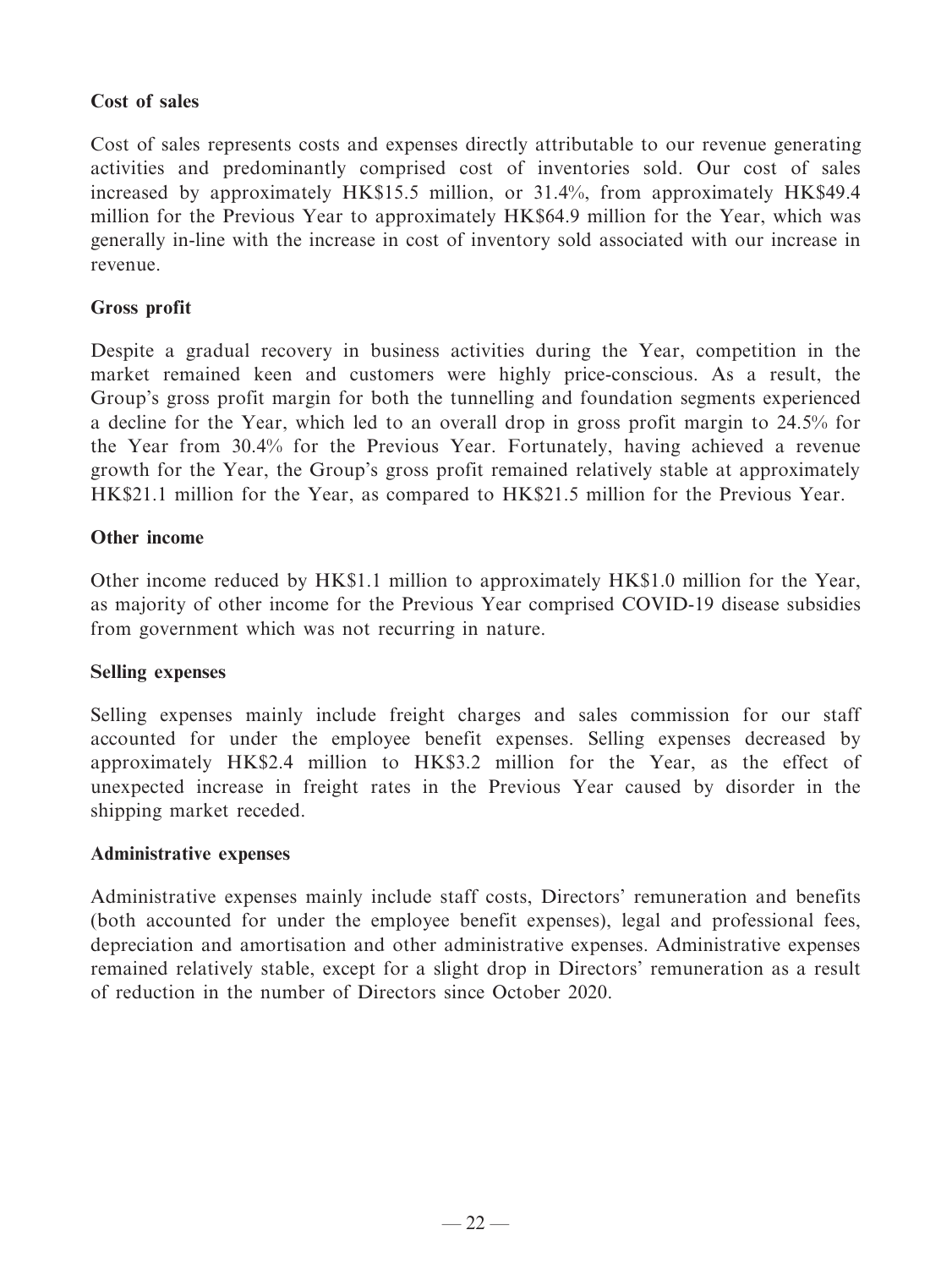## **Exchange gains**

The Group recorded a net exchange gain of approximately HK\$1.3 million for the Year, which mainly comprised of (i) an exchange gain of approximately HK\$1.4 million as a result of the appreciation of Renminbi; (ii) an exchange gain of approximately HK\$0.7 million as a result of depreciation of Euros (the major currency used for the Group's purchases of goods); and partly offset an exchange loss of approximately HK\$0.9 million resulting from depreciation of Australian dollars.

## **(Provision)/Reversal of provision for impairment of trade receivables**

While there is presently no indication of possible default on any of the Group's receivable balances, the management acknowledges there is general risk of default associated with receivables balances and has adopted a systematic approach in assessing the overall risk of default, which resulted in a provision made against the Group's receivable balances as at 31 December 2021.

## **Finance costs**

The finance costs decreased by approximately HK\$0.5 million from approximately HK\$2.7 million for the Previous Year to approximately HK\$2.2 million for the Year. The decrease was mainly attributable to the increase in net cash generated from operating activities during the Year.

## **Income tax (expense)/credit**

Minimal amount of tax expense was recorded for the Year as the Group is in operating loss position. Furthermore, no deferred tax assets has been recognised for the Year in relation to tax losses arising from the year.

## **Loss attributable to equity holders of our Company**

We recorded a loss attributable to equity holders of our Company for the Year of approximately HK\$9.1 million, while it was a loss attributable to equity holders of our Company of approximately HK\$5.4 million for the Previous Year.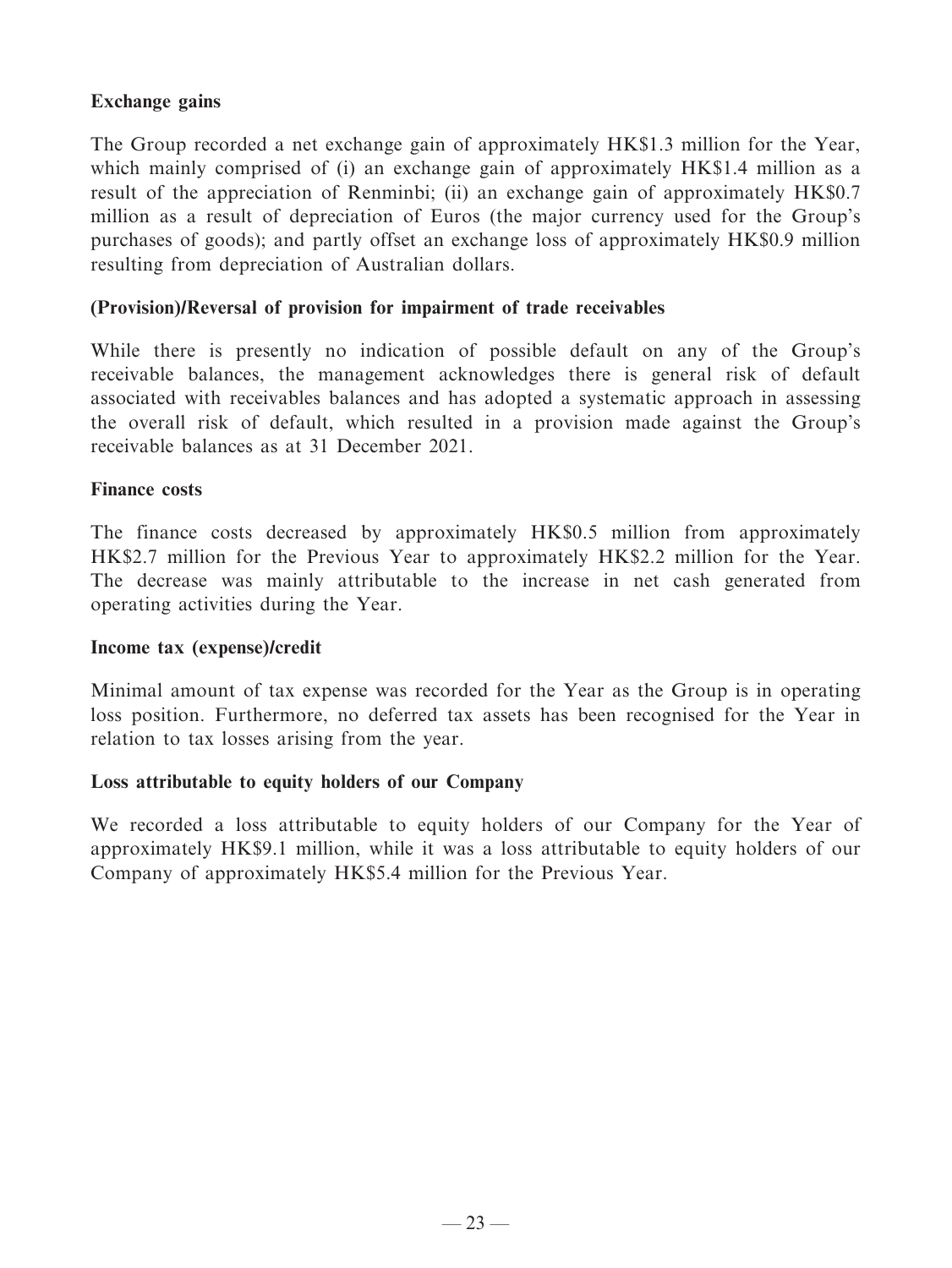## **Liquidity, financial resources and capital structure**

|                     |                 | 31 December 31 December |
|---------------------|-----------------|-------------------------|
|                     | 2021            | 2020                    |
|                     | <b>HK\$'000</b> | <b>HK\$'000</b>         |
| Current assets      | 156,839         | 167,606                 |
| Current liabilities | 83,732          | 91,894                  |
| Current ratio       | 1.87            | 1.82                    |

During the year ended 31 December 2021, the Group financed its operations by its internal resources and banking facilities. As at 31 December 2021, the Group had net current assets of approximately HK\$73.1 million (31 December 2020: HK\$75.7 million), including cash and cash equivalents of approximately HK\$26.0 million (31 December 2020: HK\$21.1 million). The Group's current ratio as at 31 December 2021 was 1.87 times (31 December 2020: 1.82 times).

As at 31 December 2021, the Group had a total available banking and other facilities of approximately HK\$41.3 million, of which approximately HK\$36.3 million was utilised and approximately HK\$5.0 million was unutilised and available for use.

The maturity profile of the Group's borrowings as at 31 December 2021 is set out below. The carrying amounts of the bank borrowings are denominated in the HK\$.

At the end of reporting period, bank borrowings were scheduled to repay as follows:

|                                              | As at 31 December |                 |  |
|----------------------------------------------|-------------------|-----------------|--|
|                                              | 2021              | 2020            |  |
|                                              | <b>HK\$'000</b>   | <b>HK\$'000</b> |  |
| On demand or within 1 year                   | 28,437            | 23,667          |  |
| Later than 1 year but not exceeding 2 years  | 2,847             | 2,000           |  |
| Later than 2 years but not exceeding 5 years | 5,049             | 1,333           |  |
|                                              | 36,333            | 27,000          |  |

There has been no change in capital structure of the Company during the year ended 31 December 2021. As at 31 December 2021, the equity attributable to equity holders of the Company amounted to approximately HK\$102.3 million (31 December 2020: approximately HK\$106.4 million).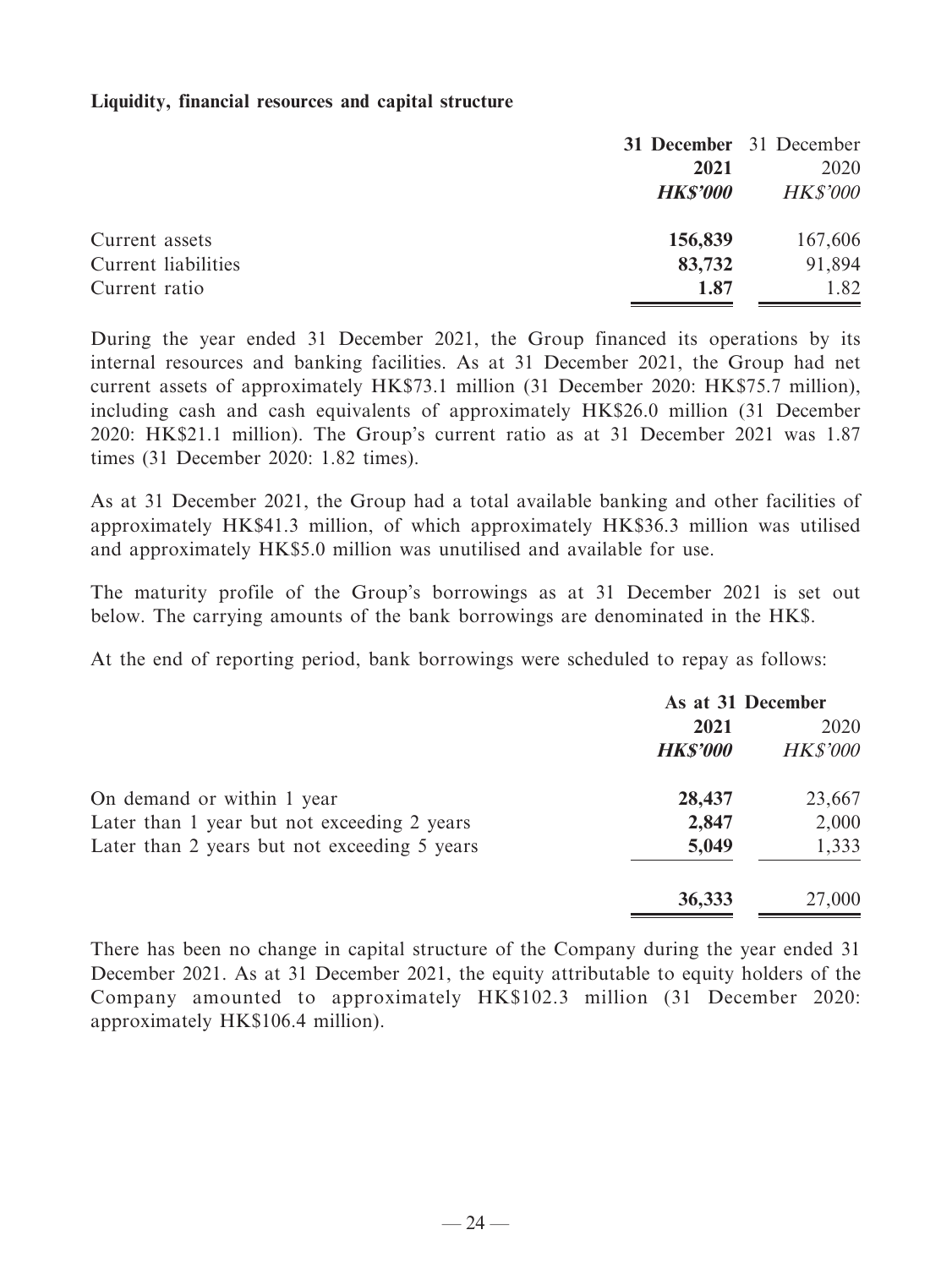## **Gearing ratio**

As at 31 December 2021, the net gearing ratio was 16.1% (31 December 2020: 12.1%), based on bank borrowings, lease liabilities and the advance from a Director, less cash and cash equivalent totalling HK\$16.5 million (31 December 2020: HK\$12.9 million) as a percentage of equity attributable to equity holders of the Company of HK\$102.3 million (31 December 2020: HK\$106.4 million).

## **FOREIGN CURRENCY EXPOSURE AND TREASURY POLICY**

During the year ended 31 December 2021, other than Hong Kong dollars, the major currencies of which our Group transacted in consisted primarily of Euro, Renminbi and Australian dollars (the "Major Foreign Currencies").

While our Group did not adopt any hedging policies during the period, our Directors consider that we were able to manage our exposure to foreign exchange risks by using the Major Foreign Currencies (i) as the settlement currencies of our contracts with certain customers; and (ii) to settle payments with our suppliers.

As part of our Group's treasury practice, we would manage our foreign currency exposure by converting part of our Major Foreign Currencies holdings to Hong Kong dollars from time to time. Going forward, our Directors will continue to use the Major Foreign Currencies as the settlement currency of our contracts with our customers and suppliers in order to manage our exposure to foreign exchange risks. In addition, our Group will continue to evaluate and monitor our exposure to foreign exchange risks from time to time and may consider adopting hedging policies if necessary.

## **CAPITAL COMMITMENT**

As at 31 December 2021, the Group had no capital commitment.

## **USE OF PROCEEDS**

The net proceeds from the share offer (the "Share Offer") of the Company's shares that listed on GEM of the Stock Exchange on 21 July 2017 was approximately HK\$40.2 million, which was different from the estimated net proceeds of HK\$39.0 million as disclosed in the prospectus of the Company dated 30 June 2017 (the "Prospectus"). The difference of HK\$1.2 million has been adjusted in the same manner and in the same proportion to the use of proceeds as shown in the Prospectus. As further disclosed in the announcements of the Company dated 21 December 2018, 28 July 2020 and 23 March 2022, the Board has resolved to change the usage of the unutilised net proceeds. The utilisation of net proceeds raised by the Group from the Share Offer up to 31 December 2021 was as below.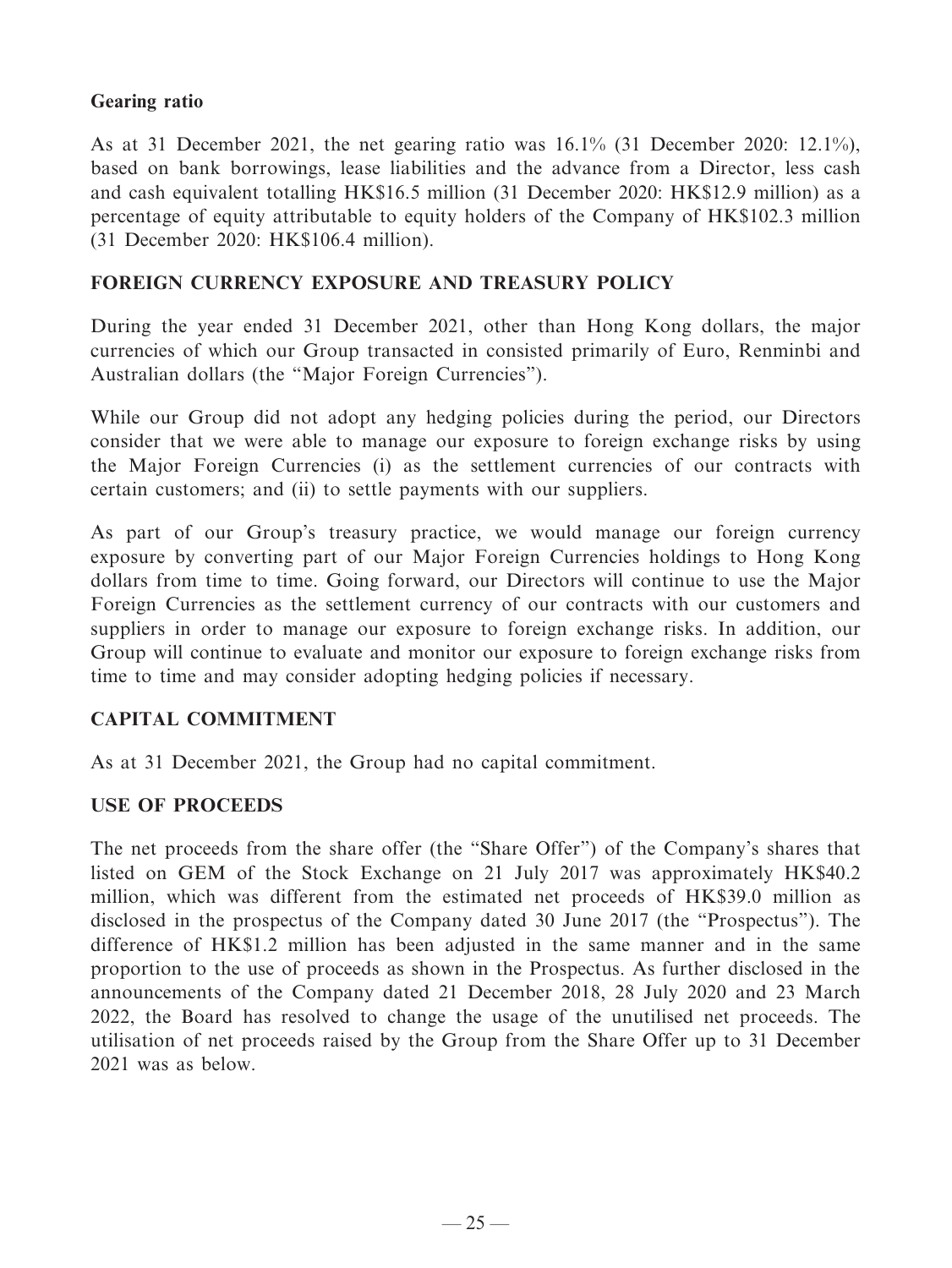|                                                                                                                                            | <b>Estimated</b> use of<br>net proceeds as<br>set out in the<br>Prospectus<br>HK\$'million | <b>Adjusted</b> use<br>of net proceeds<br>(note 1) | utilised     | Up to 31 December 2021<br>unutilised | <b>Expected</b><br><b>Completion Date</b>    |
|--------------------------------------------------------------------------------------------------------------------------------------------|--------------------------------------------------------------------------------------------|----------------------------------------------------|--------------|--------------------------------------|----------------------------------------------|
|                                                                                                                                            |                                                                                            | HK\$'million                                       | HK\$'million | HK\$'million                         |                                              |
| To further develop fabricated<br>construction steel works and<br>equipment business in the<br><b>PRC</b>                                   | 16.0                                                                                       | 0.2                                                | 0.2          |                                      |                                              |
| To acquire and/or partly finance<br>the expansion of fleet of<br>specialised construction<br>machinery and equipment                       | 13.6                                                                                       | 22.0                                               | 14.0         | 8.0                                  | On or before<br>31 December<br>2024 (note 2) |
| To expand repair and<br>maintenance services in the<br>PRC for tunnelling business                                                         | 5.5                                                                                        | 0.4                                                | 0.4          |                                      |                                              |
| To expand repair and<br>maintenance services in<br>Australia for tunnelling<br>business                                                    |                                                                                            | 2.7                                                | 2.7          |                                      |                                              |
| To set up 4 to 5 sets of mobile<br>repair and maintenance units<br>in the PRC for tunnelling<br>business                                   |                                                                                            |                                                    |              |                                      |                                              |
| To renew the wear-off facilities<br>and machineries of the repair<br>and maintenance centres of the<br>Group in Hong Kong and<br>Singapore |                                                                                            | 1.5                                                |              | 1.5                                  | On or before<br>31 December<br>2023 (note 3) |
| General working capital                                                                                                                    | 3.9                                                                                        | 13.4                                               | 4.0          | 9.4                                  | On or before<br>31 December<br>2023          |
|                                                                                                                                            | 39.0                                                                                       | 40.2                                               | 21.3         | 18.9                                 |                                              |

Notes:

- 1. The adjusted use of net proceeds are adjusted in the same proportion to the estimated use of net proceeds as shown in the Prospectus based on the actual amount received by the Company, and in the same manner as shown in our announcements dated 21 December 2018, 28 July 2020 and 23 March 2022.
- 2. The planned usage and timeline of the unutilised net proceeds of HK\$8.0 million are as follows:
	- a) HK\$4.0 million for acquisition of one of reverse circulation drilling ("RCD") rig, manufacture of the steel structure by subcontractor and complete the assembly of the set of RCD rig in our Hong Kong warehouse, which will be made available for leasing and/or trading upon completion on or before 31 December 2024.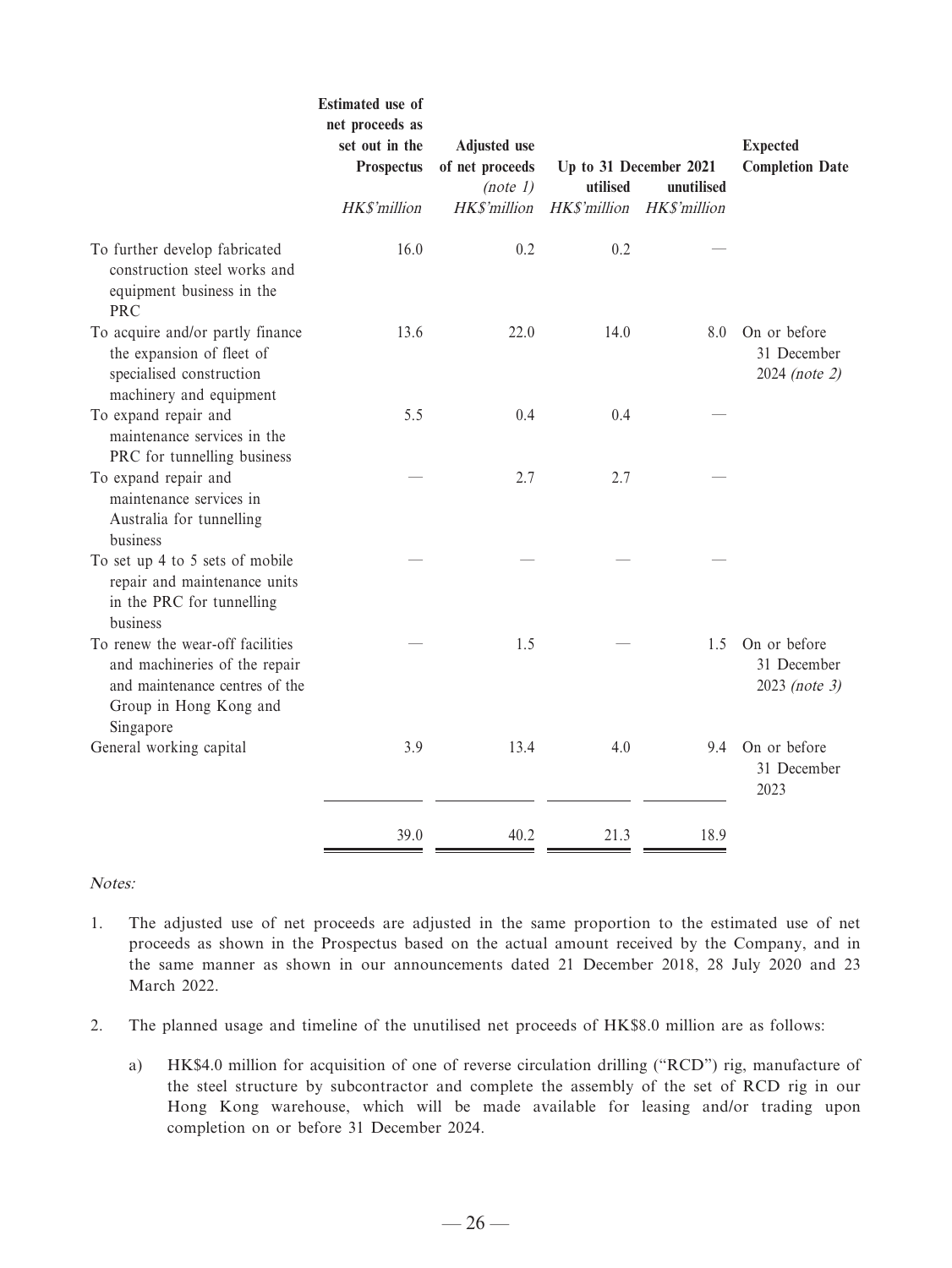- b) HK\$4.0 million for acquisition of one to two sets of vibrodriver from PTC or similar construction machineries, which will be made available for leasing and/or trading upon completion. We expect to complete the first set on or before 31 December 2023 and the second set on or before 31 December 2024.
- 3. The planned usage and timeline of the unutilised net proceeds of HK\$1.5 million for renewal of wearoff facilities and machineries of the two repair and maintenance centres of the Group in Hong Kong and Singapore on or before 31 December 2023.

The unutilised net proceeds as at 31 December 2021 have been placed with licensed banks in Hong Kong.

The business objectives, future plans and estimated use of net proceeds as stated in the Prospectus were based on the best estimation and assumption of future market conditions made by the Group at the time of preparing the Prospectus while the proceeds were applied based on the actual development of the Group's business and the industry.

## **MATERIAL ACQUISITIONS AND DISPOSALS OF SUBSIDIARIES, ASSOCIATES AND JOINT VENTURES**

The Group had no material acquisitions or disposals of subsidiaries, associates and joint ventures during the year ended 31 December 2021.

## **CHARGES ON ASSETS**

As at 31 December 2021, a life insurance policy to Mr. Ng Lai Ming with an insured sum of US\$1,582,862 has been assigned as security for certain banking facilities.

## **SIGNIFICANT INVESTMENTS HELD**

The Group had not held any significant investments during the year ended 31 December 2021.

## **CONTINGENT LIABILITIES**

As at 31 December 2021, the Group did not have any significant contingent liabilities.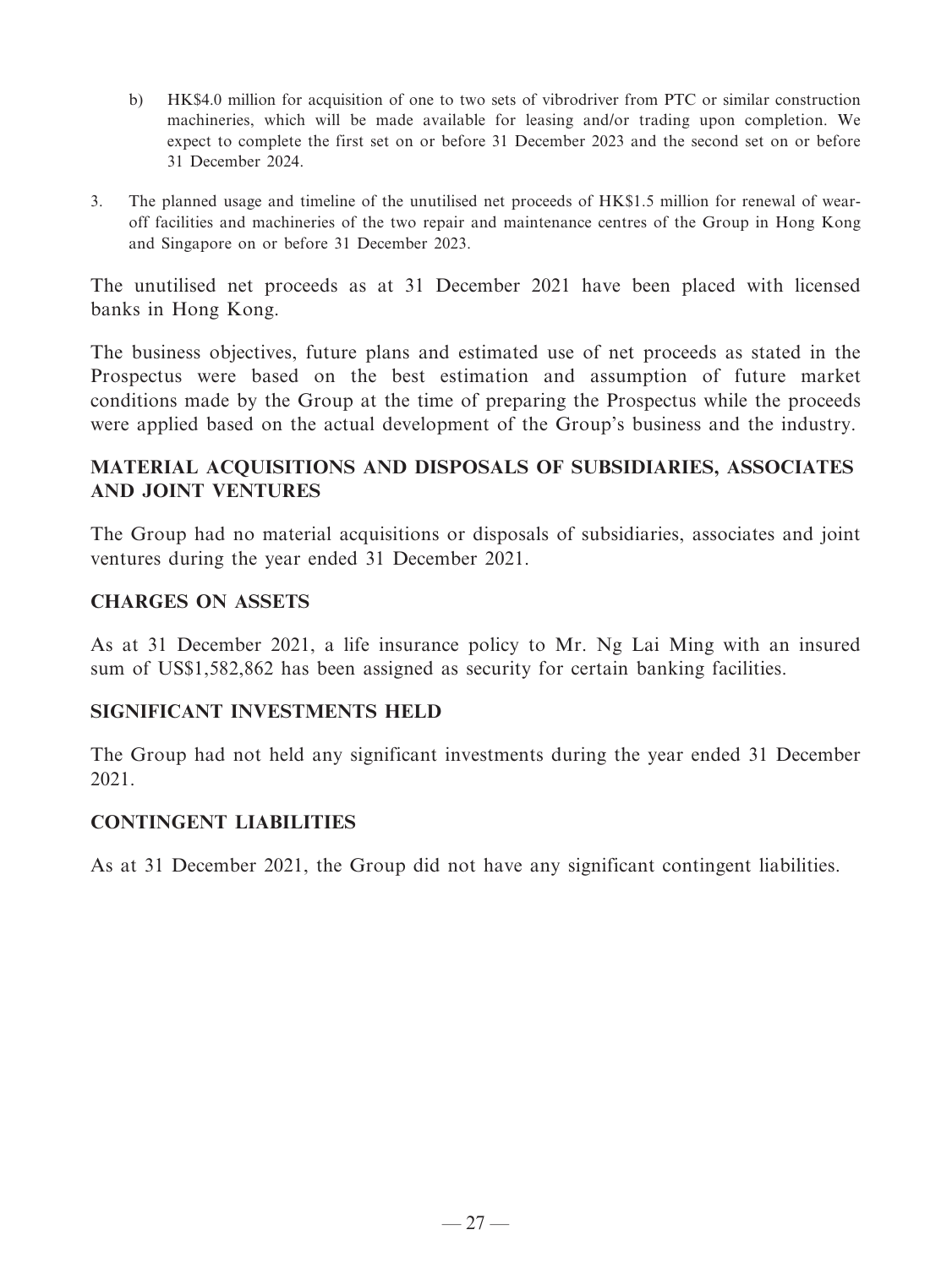## **CORPORATE GOVERNANCE AND COMPLIANCE WITH THE CORPORATE GOVERNANCE CODE**

The Company is committed to achieving high standards of corporate governance with a view to safeguarding the interests of our shareholders as a whole.

The Company adopted the code provisions of the Corporate Governance Code (the "CG Code") as set out in Appendix 15 of the GEM Listing Rules and had complied with the CG Code throughout the year ended 31 December 2021 and up to the date of this announcement, except for the deviation stipulated below.

As required by code provision A.2.1 of the CG Code, the roles of chairman and the chief executive officer should be separate and should not be performed by the same individual. We do not have a separate chairman and chief executive officer and Mr. Ng Lai Ming currently performs these two roles concurrently. Our Board believes that vesting the roles of both the chairman and chief executive officer in the same person has the benefit of ensuring consistent leadership within the Group for more effective and efficient overall strategic planning for the Group. Our Board considers that the balance of power and authority within the Group will not be impaired by the present arrangement and the current structure will enable the Company to make and implement decisions more promptly and effectively. Our Board will from time to time review and consider splitting the roles of chairman of our Board and the chief executive officer of our Company to ensure that appropriate and timely arrangements are in place to meet changing circumstances.

## **RELATIONSHIPS WITH EMPLOYEES, CUSTOMERS AND SUPPLIERS**

## **Employees and remuneration policies**

The number of staff of the Group by functions as at 31 December 2021 and 2020 are as follows:

|                                      | As at 31 December |                |
|--------------------------------------|-------------------|----------------|
|                                      | 2021              | 2020           |
| Directors                            | 6                 | 6              |
| Sales & Engineering Solutions        | 10                | 9              |
| Design & Development                 | 3                 | $\overline{4}$ |
| Technical Services & Maintenance     | 11                | 14             |
| Finance, Administration & Operations | 14                | 15             |
|                                      |                   | 48             |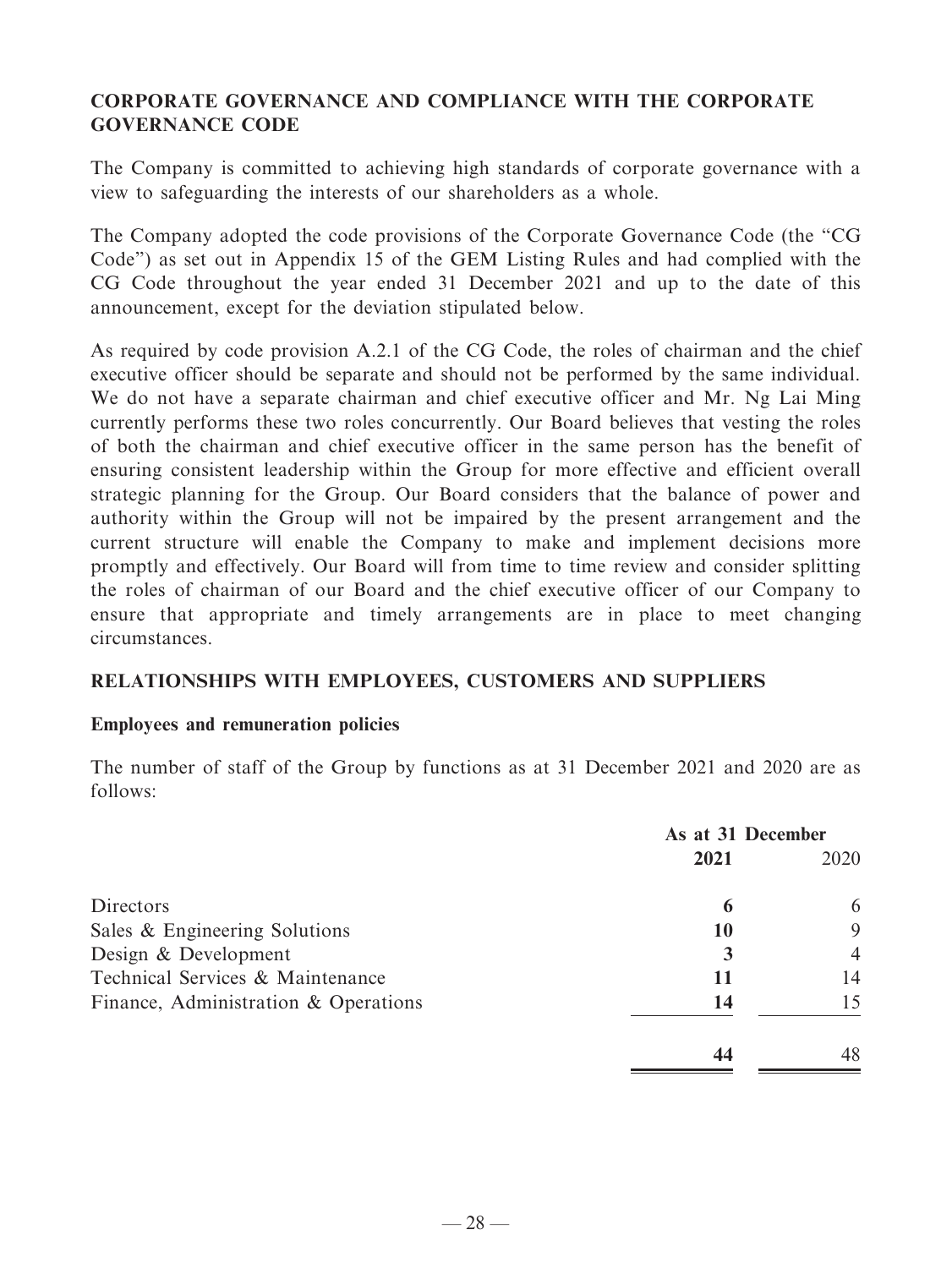The total staff costs of the Group (including Directors' emoluments, salaries to staff, sales commission and other staff benefits included provident fund contributions and other staff benefits) for the year ended 31 December 2021 was approximately HK\$15.1 million (2020: HK\$16.8 million). The Group determines the salary of its employees mainly based on each employee's qualifications, relevant experience, position and seniority. The Group monitors the performance of individual employee on a continuous basis and rewards outstanding performance of the employees by salary revision, bonus and promotion where suitable. The Group maintains a good relationship with its employees and has not experienced any significant problems with its employees due to labour disputes nor any difficulty in the recruitment and retention of experienced staff.

## **Customers and suppliers**

The Group is committed to providing high-quality products and services to its customers. We have extensive customer networks and relationships with market participants in various countries in Asia-Pacific, Europe, Americas and the PRC, and we are wellpositioned to capture opportunities in the construction industry. We believe that customer satisfaction is the key to our long-term success.

The Group values mutually beneficial long-term relationships with its suppliers. Steady supply of high-quality products are crucial for us. The Group is committed to developing stable and sustainable partnership among its suppliers.

## **ENVIRONMENTAL POLICIES**

The Group has established a set of management policies, mechanisms and measures on environmental protection to ensure the sustainable development and operation of the Group. The Group strives to enhance the efficiency in the usage of energy and resources and also complies with relevant environmental regulations in Hong Kong, the PRC, Singapore and Australia.

Further information on the Company's corporate governance practices will be set out in the Corporate Governance Report contained in the Company's annual report for the year ended 31 December 2021, which will be sent to shareholders in due course.

## **MODEL CODE FOR SECURITIES TRANSACTIONS BY DIRECTORS**

The Company has adopted a code of conduct regarding securities transactions by Directors (the "Model Code") on terms no less exacting than the required standard of dealings set out in Rule 5.48 to 5.67 of the GEM Listing Rules. Upon specific enquiries being made with all Directors, all Directors confirmed that they have complied with the required standards set out in the Model Code throughout the year ended 31 December 2021.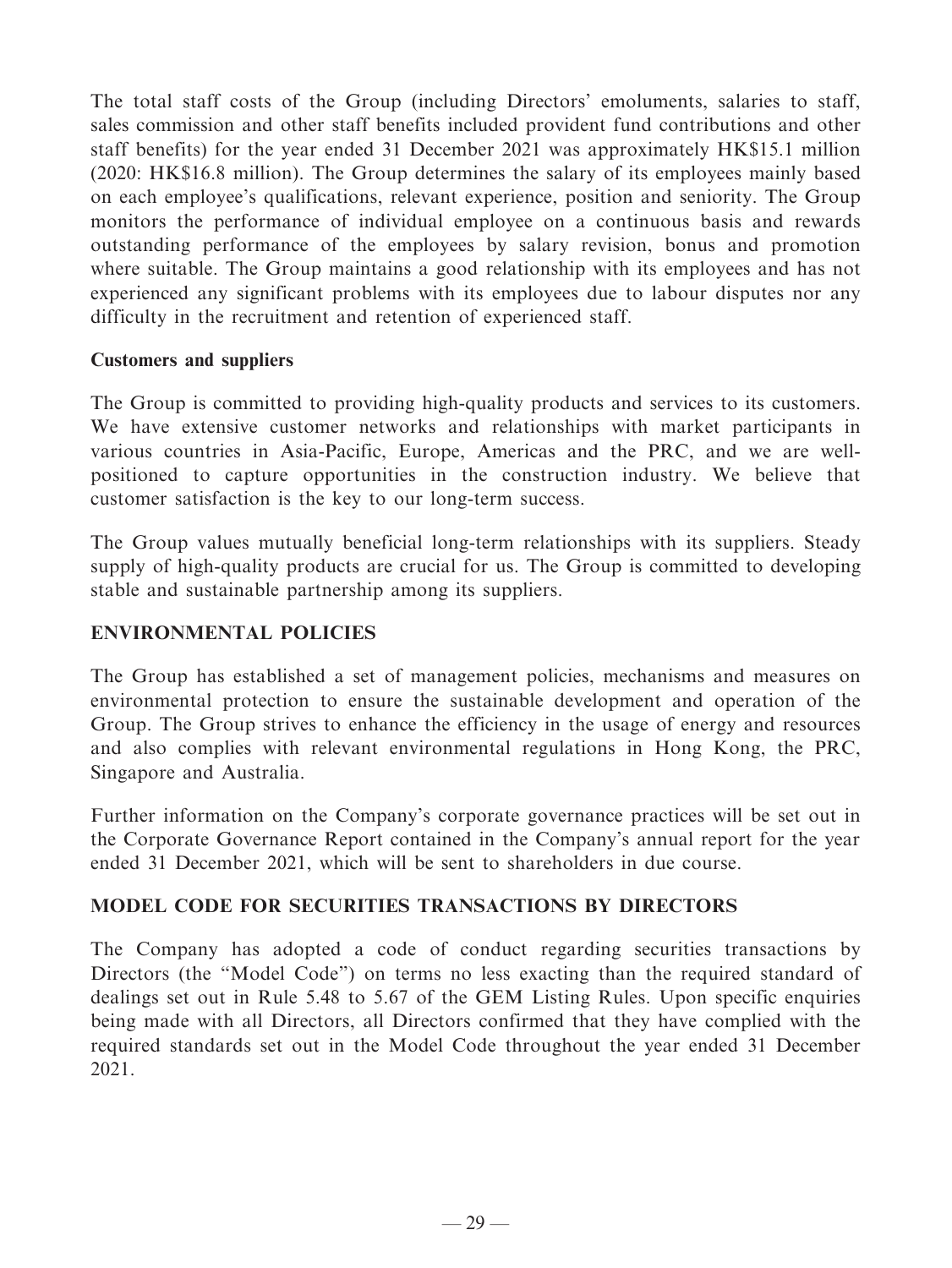## **ANNUAL GENERAL MEETING AND CLOSURE OF REGISTER OF MEMBERS**

The forthcoming annual general meeting of the Company (the "AGM") will be held on Friday, 13 May 2022. The register of members of the Company will be closed from Tuesday, 10 May 2022 to Friday, 13 May 2022 (both days inclusive), during which period no transfer of shares will be registered, for purpose of determining the right to attend and vote at the AGM. All transfer of the Company's shares together with the relevant share certificates must be lodged with the Company's branch share registrar and transfer office in Hong Kong no later than 4:30 p.m. on Friday, 6 May 2022 in order for the holders of the shares to qualify to attend and vote at the AGM or any adjournment thereof.

## **COMPETING INTERESTS**

None of the Directors, substantial shareholders of the Company or their respective associates (as defined in the GEM Listing Rules) has any interest in a business which compete with the business of the Group during the year ended 31 December 2021 and up to and including the date of this announcement.

## **SUFFICIENCY OF PUBLIC FLOAT**

Based on information that is publicly available to the Company and within the knowledge of the Directors, the Company has maintained the minimum public float required under the GEM Listing Rules throughout the year and up to the date of this announcement.

## **PURCHASE, SALE OR REDEMPTION OF THE COMPANY'S LISTED SECURITIES**

Neither the Company nor any of its subsidiaries, had purchased, sold, or redeemed any of the Company's listed securities during the year ended 31 December 2021.

## **REVIEW OF ANNUAL RESULTS**

The audit committee of the Company has reviewed the consolidated financial statements of the Group for the year ended 31 December 2021 and this results announcement. The figures in respect of the Group's consolidated statement of comprehensive income, consolidated statement of financial position and the related notes thereto for the year ended 31 December 2021 as set out in this announcement have been agreed by the Group's auditor, BDO Limited, to the amounts set out in the Group's audited consolidated financial statements for the year. The work performed by BDO Limited in this respect did not constitute an assurance engagement in accordance with Hong Kong Standards on Auditing, Hong Kong Standards on Review Engagements or Hong Kong Standards on Assurance Engagements issued by the Hong Kong Institute of Certified Public Accountants and consequently no assurance has been expressed by BDO Limited on this announcement.